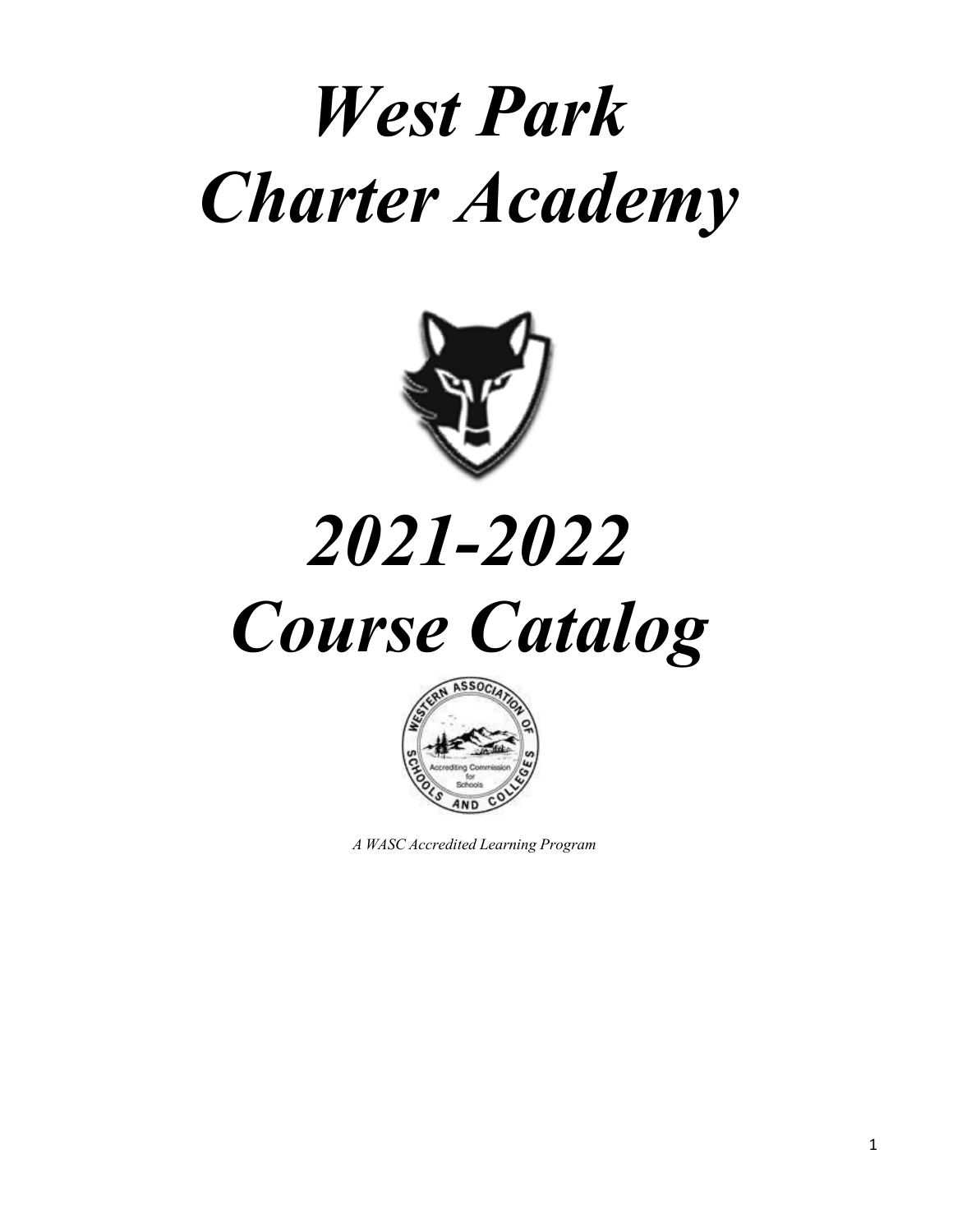### INTRODUCTION

As a student planning to graduate from West Park Charter Academy, you have the opportunity to select your course of study leading towards a diploma. This catalog is intended to help you and your parents in defining your goals and choosing those courses that will best suit you. Success is based upon realistic goals and an understanding of how to achieve those goals. Sound educational planning is possible with good communication between parent, student, and school.

You are asked to read through this guide with care, beginning with the list of requirements, followed by ideas and information which will help you in making decisions and ending with a form on which you can write your plans. Do not concern yourself with specific course titles at this time. There will be time and help for that as you register for each semester.

| Requirements for Graduation                   | 3        |
|-----------------------------------------------|----------|
| <b>School Academic Policies and Practices</b> | 4        |
| Four - Year Planning Guide                    | 7<br>8   |
| <b>College Entrance Requirements</b>          | 10       |
| High School College Preparatory Checklist     | 12       |
| <b>College Entrance Examinations</b>          | 13       |
|                                               | 15       |
| <b>Financial Aid for College</b>              | 16       |
| <b>Courses</b>                                | 17       |
| English/Language Arts                         | 18       |
| Algebra/Mathematics                           | 19       |
| Science                                       | 20<br>21 |
| <b>Social Studies</b>                         | 22       |
| Foreign Language                              | 23       |
| <b>Visual and Performing Arts</b>             | 25       |
| Physical Education/Health                     |          |
| Technology/Vocational                         |          |
| <b>Electives</b>                              |          |
| High School College Credit Only Courses       |          |
| High School College Dual Credit Courses       |          |
|                                               |          |

# Table of Contents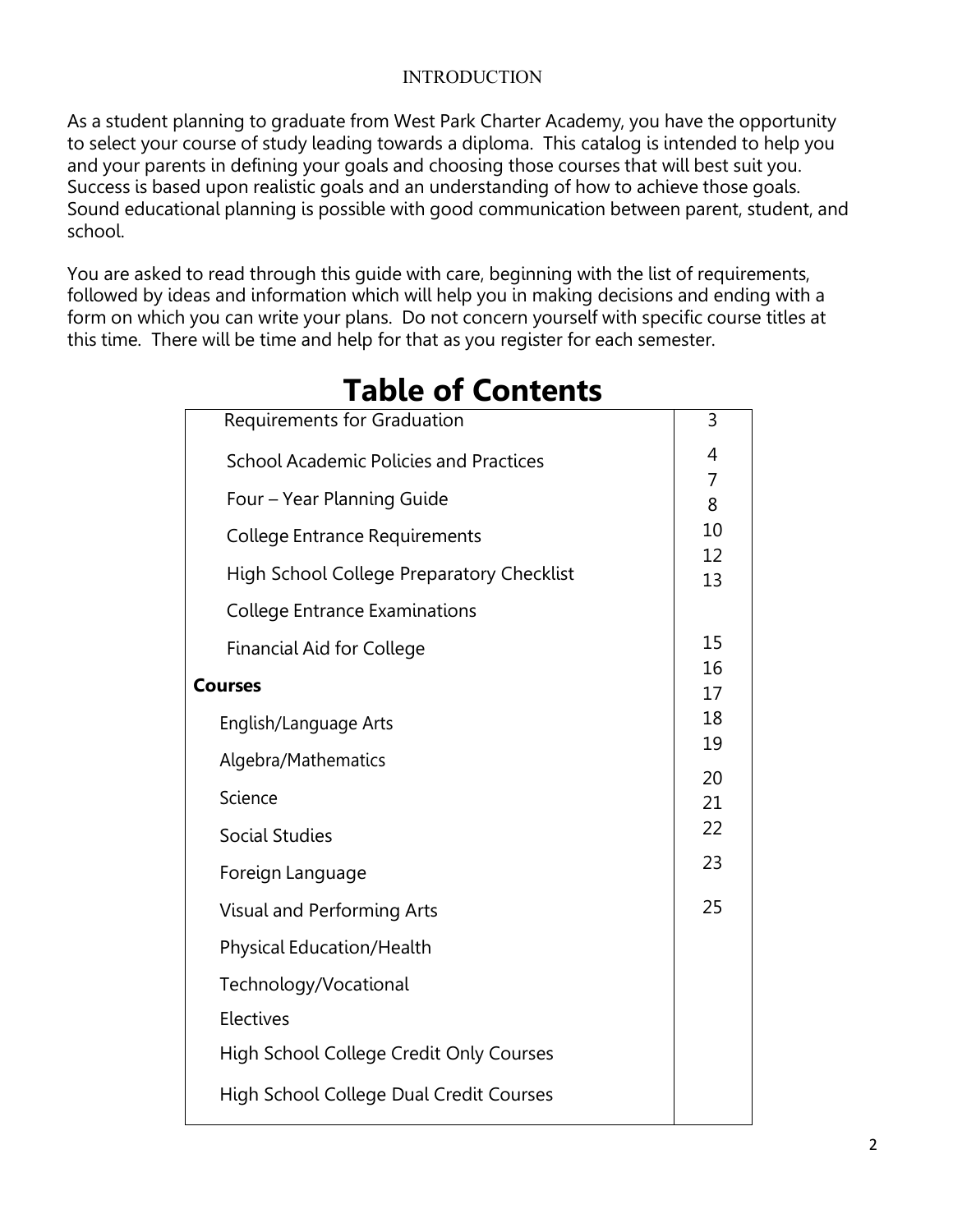# West Park Charter Academy High School **Diploma**

### Requirements for Graduation

In order to graduate from West Park Charter Academy with a High School Diploma, a student is required to successfully complete *220 credits*. Each semester class is normally worth 5 credits. Students are required to take certain courses during their high school years. Required courses are:

| <b>Subject</b>                                                                  | <b>Semesters</b>     | <b>Credits</b> |
|---------------------------------------------------------------------------------|----------------------|----------------|
| <b>English Language Arts</b>                                                    | 8                    | 40             |
| Mathematics (20) Algebra (10)                                                   | 6                    | 30             |
| Life Science (10) Physical Science (10)                                         | 4                    | 20             |
| Civics/Econ (10), US History (10) World History (10)<br>and World Geography (5) | 7                    | 35             |
| <b>Foreign Language / Visual Arts</b>                                           | 4                    | 20             |
| <b>Physical Education/Health</b>                                                | 4                    | 25             |
| Technology/Vocational(20) Electives (30)                                        | 10                   | 50             |
|                                                                                 | <b>Total Credits</b> | 220            |

# West Park Charter Academy School Academic Policies and Practices

#### <span id="page-2-0"></span>**Grades**

A student receives five semester credits for most classes during a semester in which a passing grade (A, B, C, D) is earned. The cumulative grade point average (GPA) is computed by awarding grade points (A=4, B=3, C=2, D=1).

#### Values of letter grades:

A-B: The grades A or B indicate the student is doing work that is recommended for any four year college or university.

C: The grade C indicates satisfactory work in the particular subject on the high school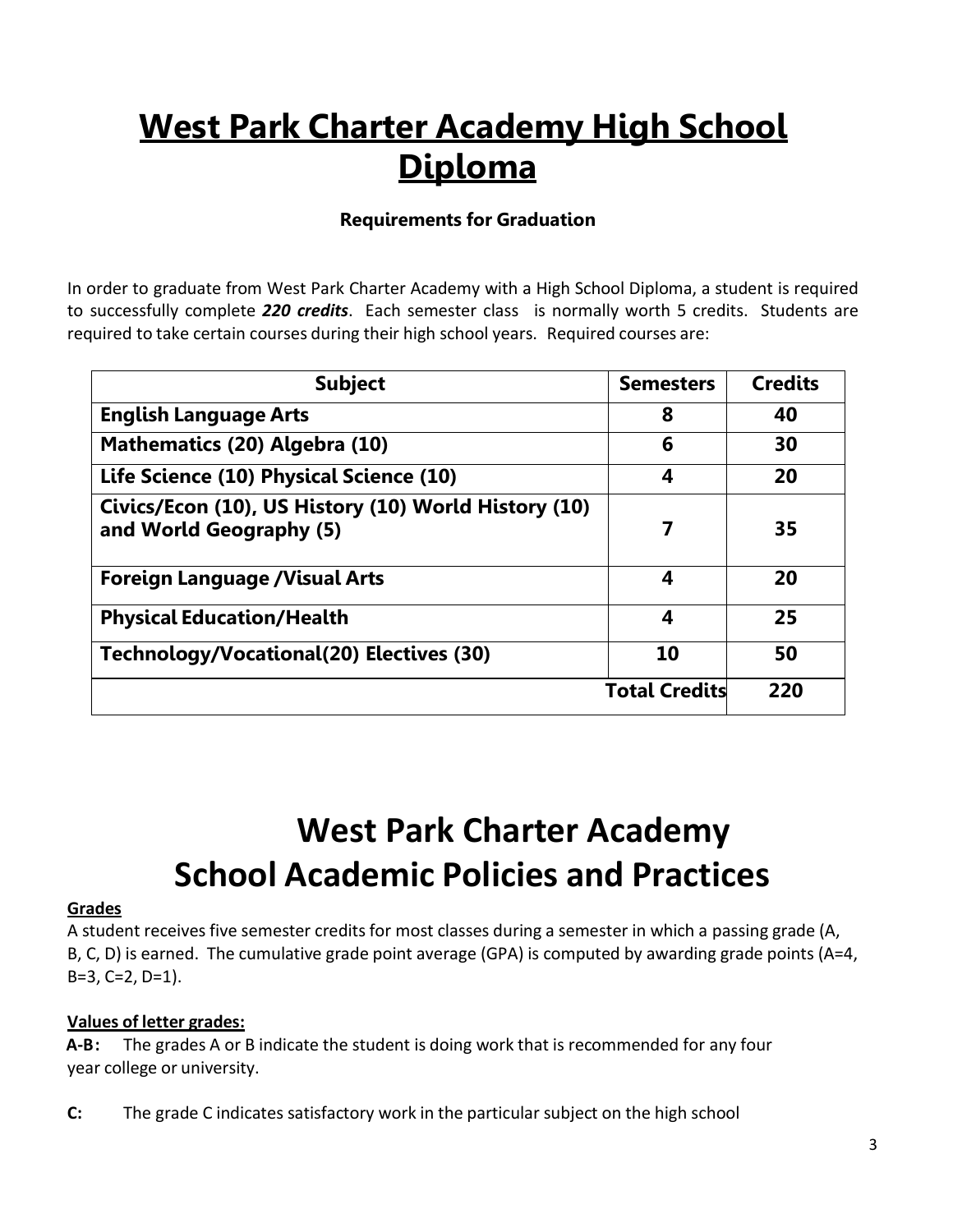level. This grade is an acceptable grade for college entrance, but not necessarily a recommendation for college entrance.

D: The grade D indicates that the student is deficient in knowledge of the subject and the instructor would not, at this time, expect the student to do well in courses taken later in the same subject area. A grade of D is not accepted by colleges and universities.

F: The grade F indicates the student has not met the minimum requirements set for the course. Required courses that are failed must be repeated and passed in order to meet graduation requirements.

### Incomplete Grade (INC)

A semester incomplete (INC) grade may be issued by a teacher when a student has not completed the course requirements due to an extended absence or extenuating circumstances. The student will have up to four weeks to complete the required work and receive a passing grade. An incomplete grade not resolved by that time will be changed to an "F".

### Withdrawal (W)

If a student is removed from a class for any reason, the grade will show up as a "W" on the report card and no credit will be issued that semester for the class.

### Report Cards

Two (2) semester report cards are sent to the parents/students. These grades are officially recorded on the transcript.

### Progress Reports

Progress reports will be sent home in the Fall and Spring Semesters.

### Repeating a Course

A student may repeat a course and substitute a better grade with the following conditions: A student may substitute a grade only once for a particular course and for only one attempt. No additional credit is issued for a repeated course when previous credit was granted.

#### Maximum Credit Guidelines

It is recommended that students be enrolled in 30 - 35 semester credits. If a student requests additional credits (over 35) the teacher will need prior written approval from the High School Counselor. Approval will only be given for 10 credits per request. Any credits above 45 will need approval from the Director.

#### College Courses/High School Enrichment Program

High school students may attend college and take courses/receive high school credit after successfully completing one semester with satisfactory grades/attendance at West Park Charter Academy. The college course(s) must:

\*Be approved by the Director \*Be academic & rigorous \*Not be offered at West Park Charter Academy \*Be taken during the 2019-2020 school year (see school calendar)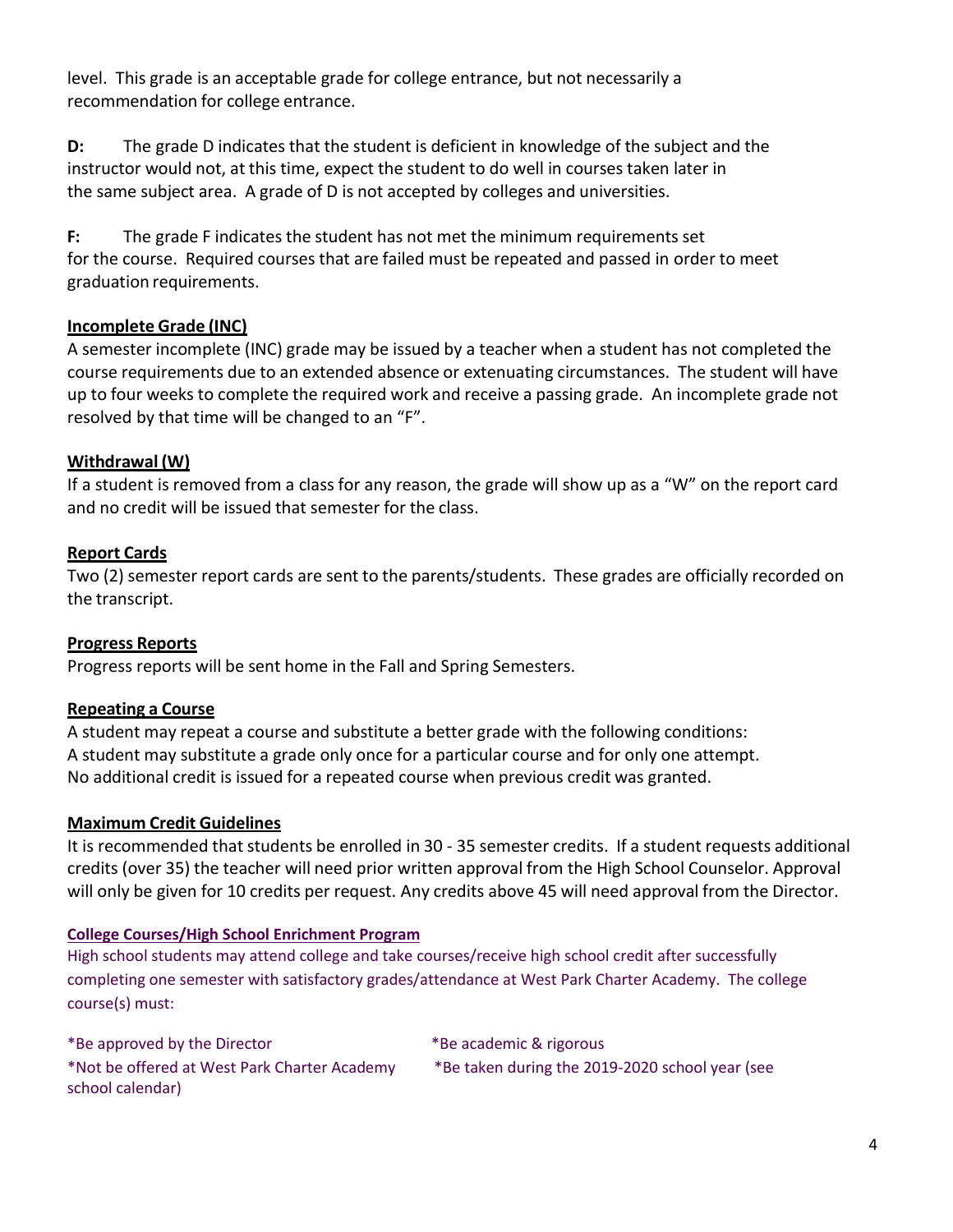The counselors, teachers, parents/guardians, and students will work together to complete and submit (to the Machado Office):

\*A High School Enrichment Program Application \*A Master Agreement (for the college course/courses)

\*A course syllabus and/or course description \*Official transcripts within 2 weeks of the course ending

For reimbursement of textbooks, the student must have:

\*Earned a "C" or higher in the course(s) \*Submitted a receipt for their book(s)

\*Submitted their official transcripts within 2 weeks of the course(s) ending

#### *\*\*Students who choose to take college courses for college credit will only have to submit a High School Enrichment Program application, and will not be reimbursed for textbooks.*

#### Graduation Ceremony

Students must meet all of the requirements for graduation (credits, 90% attendance, and required courses) by the deadline for senior grades to be eligible to participate in the graduation ceremony. All books and materials must be returned to the school and any outstanding debts must be paid.

#### California High School Proficiency Exam (CHSPE)

The California High School Proficiency Examination (CHSPE) is a voluntary test that assesses proficiency in the basic reading, writing, and mathematics skills taught in public schools. Eligible persons who pass both parts of the CHSPE are awarded a Certificate of Proficiency by the State Board of Education. The test is given in English only.

You may take the CHSPE *only if* on the test date, you:

- are at least 16 years old, or
- have been enrolled in the tenth grade for one academic year or longer, or
- Will complete one academic year of enrollment in the tenth grade at the end of the semester during which the next regular administration will be conducted. (Regular administrations are the fall and spring administrations each school year.)

The CHSPE is offered three times a year. There is an administration once in each semester and once in the summer. There is at least one test administration center in most California counties. A list of the counties and test centers may be found on the Internet at http://www.chspe.net or in the CHSPE information bulletin also available on this Web site.

#### Certificate of Proficiency

California law requires that the Certificate of Proficiency be equivalent to a high school diploma. Institutions that are subject to California law and that require a high school diploma also must accept a Certificate of Proficiency. A student who receives a Certificate of Proficiency may, with verified parental approval, leave high school early. The Certificate of Proficiency, however, is not equivalent to completing all course work required for regular graduation from high school. Speak to your school counselor to understand the benefits of the Certificate of Proficiency. If you are planning to continue your studies in a college or university, contact the admissions office so that you may understand its requirements and whether or not the CHSPE certificate will be accepted.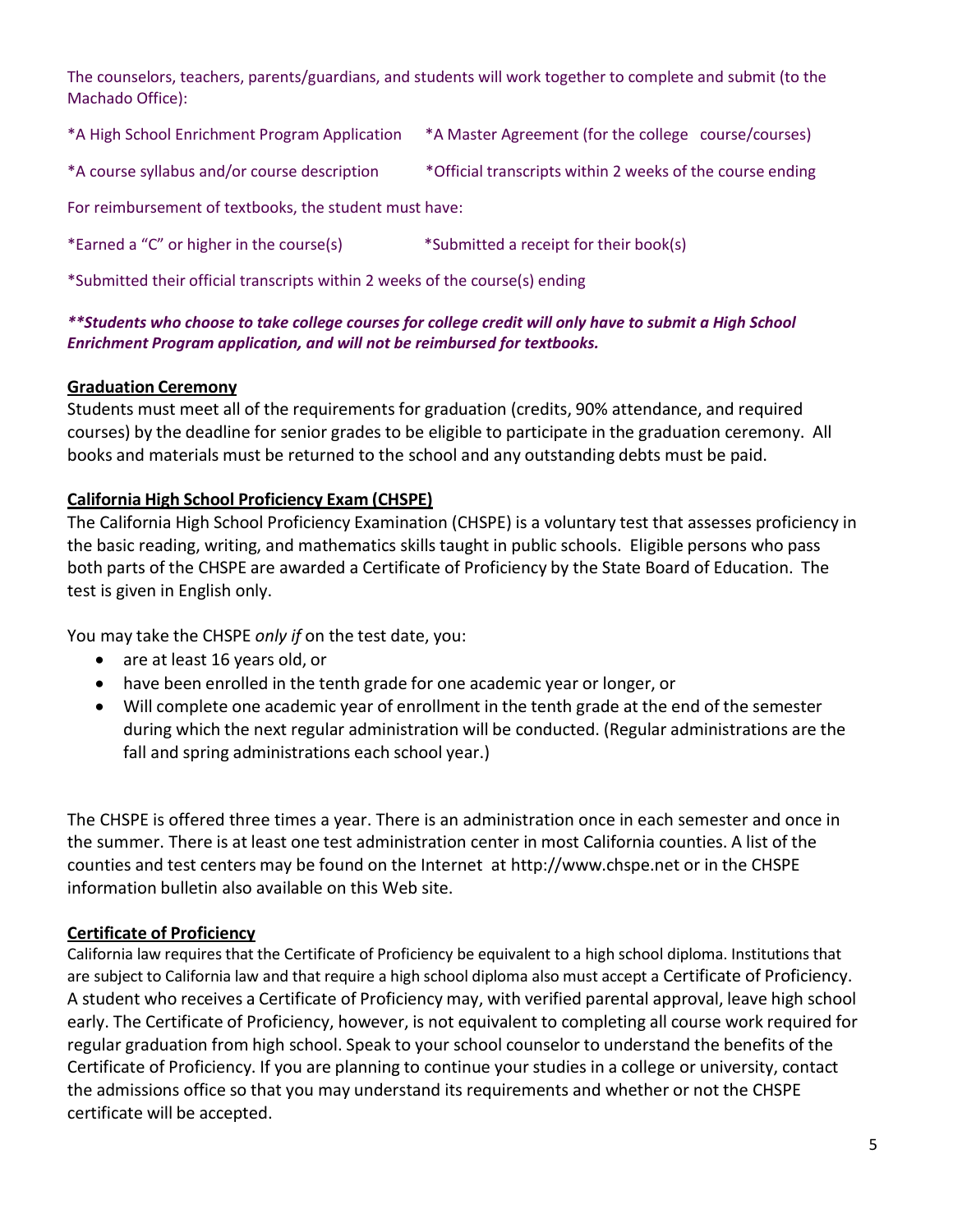Additional information about the CHSPE is located on the Web at: http://www.chspe.net or call (866) 342-4773.

### General Educational Development Test (GED)

West Park Charter Academy does not offer the GED test. However a [student is](http://www.chspe.net/) eligible to take the GED through the State of California if the student is a resident of California and meets any one of the following criteria:

- The individual is 18 years of age or older, or within 60 days of his or her  $18^{th}$  birthday (regardless of enrollment status).
- The individual must be within 60 days of when he or she would have graduated from high school had the individual remained in school and followed the usual course of study (please note that examinees testing under this criteria may not be enrolled in school.
- The individual is 17 years of age, has been out of school for at least 60 consecutive school days, and a letter of request for the test from the military, a post-secondary educational institution or a prospective employer.
- The individual is 17 years of age and is incarcerated in a California state or county correctional facility. Testing under these conditions must meet all of the following criteria:
	- 1. The examinee does not have a realistic chance of completing the requirements for a high school diploma.
	- 2. The examinee has adequate academic skillsto successfully complete the GED test battery.
	- 3. The examinee understands the options available regarding acquisition of a high school diploma, high school equivalency certificate or the high school proficiency certificate, and the requirements, expectations, benefits, and limitations of each option.
	- 4. The examinee has sufficient commitment time left to complete the entire GED test battery; if released before the test is completed, the examinee may complete testing at an authorized center.

Persons who pass the GED test at age 17 will not receive the equivalency certificate until their 18<sup>th</sup> birthday. A letter of intent is issued which states that the certificate is being held pending the examinee's 18<sup>th</sup> birthday.

Further information regarding the GED can be obtained on-line at **www.cde.ca.gov** 

# West Park Charter Academy Four Year Plan[ning](http://www.cde.ca.gov/)

These plans are typical of most students to achieve the four goals listed. Some students require modified plans to meet specific career or educational goals. Classes in **bold** print are required at that grade level.

| <b>GOAL</b> | Freshman | Sophomore<br>$10^{\text{th}}$ | Junior<br>$11^{th}$ | Senior<br>$12^{\text{th}}$ |
|-------------|----------|-------------------------------|---------------------|----------------------------|
| Credits     | 0-55     | 56-110                        | 111-165             | 166-220                    |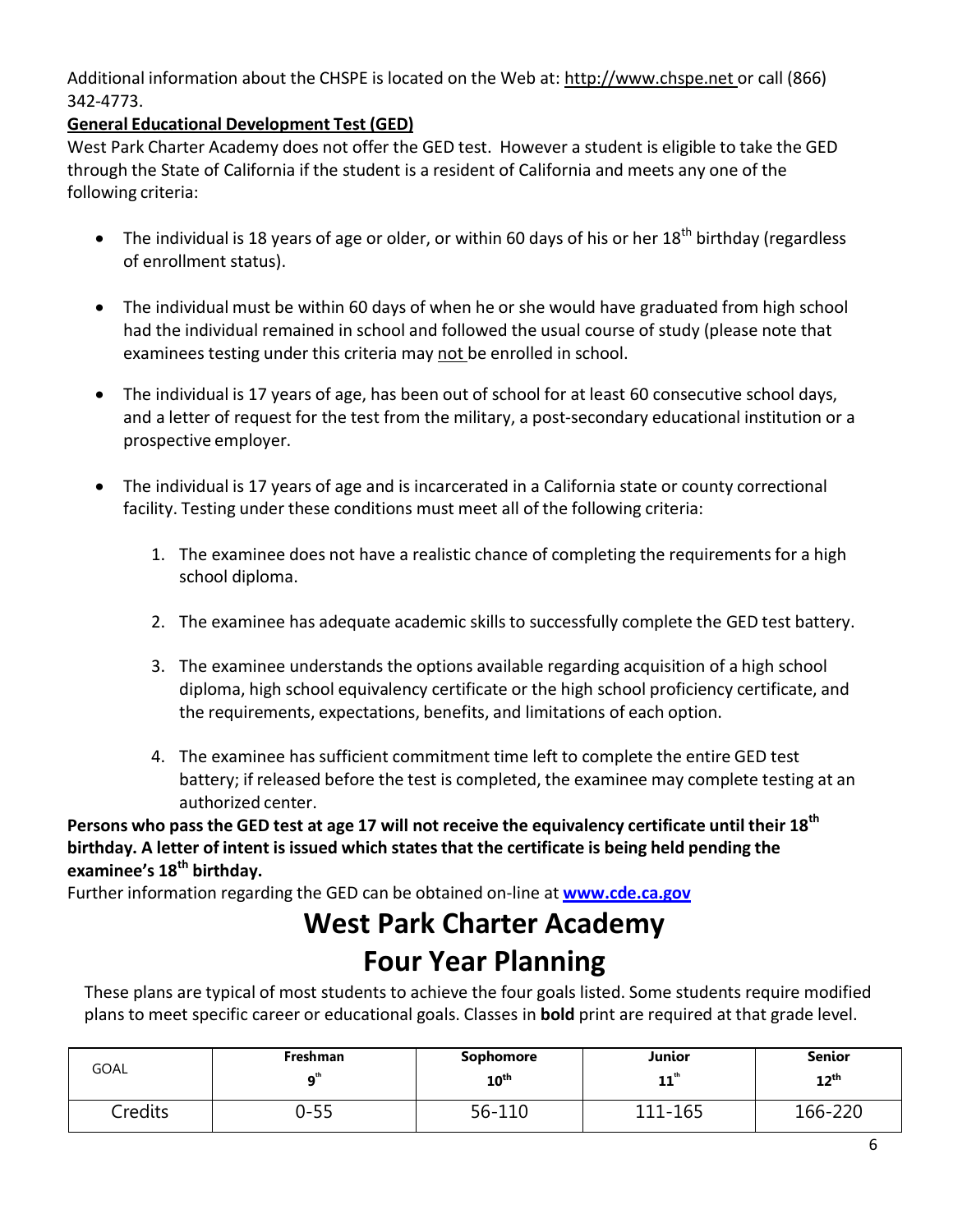| High School<br>Diploma                                     | <b>English 9</b><br>Algebra I<br><b>World Geography</b><br><b>Earth Science/Lab</b><br>Health<br>Foreign Lang/Arts<br><b>Physical Education</b> | <b>English 10</b><br><b>Mathematics</b><br><b>World History</b><br><b>Biology/Lab</b><br>Foreign Lang/Arts<br>Physical Education        | English 11<br><b>Mathematics</b><br><b>US History</b><br>Tech/Voc.<br>Elective                                                                    | English 12<br>Am<br>Govt./Econ<br>Tech/Voc.<br>Elective                                       |
|------------------------------------------------------------|-------------------------------------------------------------------------------------------------------------------------------------------------|-----------------------------------------------------------------------------------------------------------------------------------------|---------------------------------------------------------------------------------------------------------------------------------------------------|-----------------------------------------------------------------------------------------------|
| Community<br>College                                       | <b>English 9</b><br>Algebra I<br><b>World Geography</b><br><b>Earth Science/Lab</b><br>Health<br>Foreign Lang/Arts<br><b>Physical Education</b> | <b>English 10</b><br><b>Mathematics</b><br><b>World History</b><br><b>Biology/Lab</b><br>Foreign Lang/Arts<br><b>Physical Education</b> | <b>English 11</b><br><b>Mathematics</b><br><b>US History</b><br>Tech/Voc.<br>Elective                                                             | <b>English 12</b><br>Am Govt./Econ<br><b>Mathematics</b><br>Tech/Voc.<br>Elective<br>Elective |
| California State<br>University/University<br>of California | <b>English I</b><br>Algebra I<br><b>World Geography</b><br><b>Earth Science/Lab</b><br>Health<br>Foreign Language<br><b>Physical Education</b>  | English II<br><b>Geometry World</b><br><b>History</b><br><b>Biology/Lab</b><br>Foreign Language<br><b>Physical Education</b>            | English III<br><b>Algebra II</b><br><b>US History</b><br>Chemistry/<br>Lab<br>Visual/Perform/Arts<br>Tech/Voc.<br><b>College Prep</b><br>Elective | <b>English IV</b><br>Am<br>Govt./Econ<br>Physics<br>Calculus<br>Tech/Voc.<br>Elective         |

# Coursesin bold print are required courses at that grade level College Entrance Requirements

There are three systems of post-secondary education in California:

#### <span id="page-6-0"></span>I.Community Colleges:

College of the Sequoias, Fresno City, Reedley College, Porterville, West Hills, etc. You must be a high school graduate, or 18 years of age with a desire to benefit from what the college is offering. A student may select one of the following curriculums:

#### *Transfer Program*:

You may complete the first two years of a college program at a community college then transfer to a 4-year college. Community Colleges work closely with State and University College Systems through the transfer program.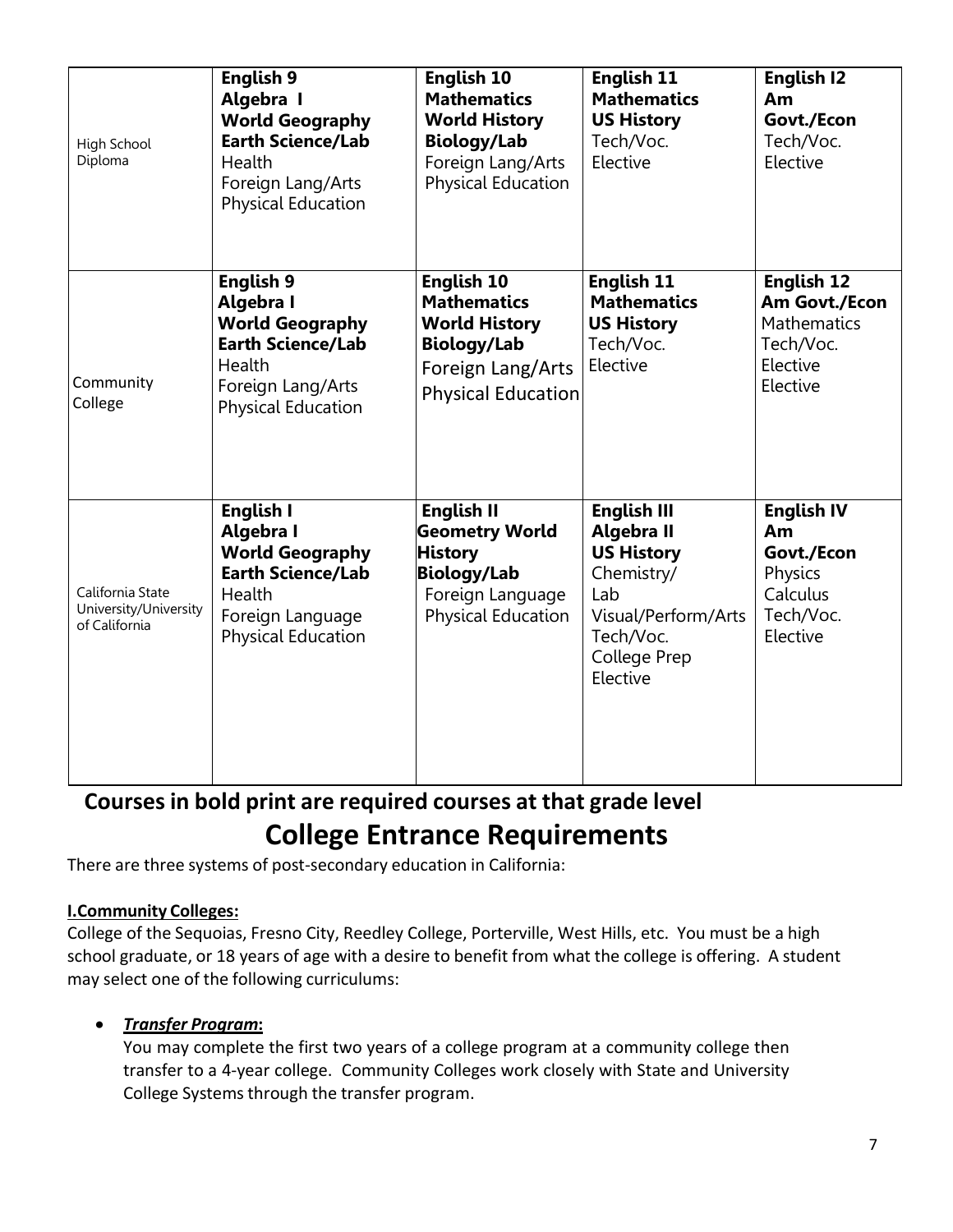#### *Associate of Arts Degree Program*:

2-year program. General education requirements in addition to the specified unit requirements of a major.

### *Certificate Programs*:

Vocational courses, such as auto mechanics, bookkeeping, electronics, secretarial, drafting, agriculture, building trades, forestry technician, LVN(nursing), etc. These programs vary from one semester to four semesters. They are designed to give the student a concentration of skill courses adequate to provide immediate employment capability in a specialized field.

#### II. California State University (CSU)/University of California (UC):

To be minimally eligible for admission to California State University (CSU) and the University of California (UC) students must complete the A-G/College entrance requirements. These courses represent the basic level of academic preparation that high school students should achieve to undertake university work. Students must complete these courses with a grade of C or better.

| Area         | <b>Subject</b>                                                                                                                                                                                                                                                                                                                                                                     | Years                 |
|--------------|------------------------------------------------------------------------------------------------------------------------------------------------------------------------------------------------------------------------------------------------------------------------------------------------------------------------------------------------------------------------------------|-----------------------|
| $\mathbf{A}$ | History/Social Science- CSU-1 year of U.S. history or 1 semester of U.S. history<br>and 1 semester of civics or American government AND 1 year of social science.<br>UC-Two years, including one year of world history, cultures, and historical<br>geography and one year of U.S. History or one-half year of U.S. History and one-<br>half year of civics or American government | $\mathfrak{D}$        |
| B            | <b>English-</b> Four years of college preparatory English that includes frequent<br>and regular writing, and reading of classic and modern literature.                                                                                                                                                                                                                             |                       |
| $\mathbf C$  | <b>Mathematics-</b> Three years of college preparatory mathematics, including Algebra<br>I, Geometry, Algebra II, or higher mathematics (4 recommended)                                                                                                                                                                                                                            | 3                     |
| D            | Laboratory Science- Two years of laboratory science including a biological<br>science and 1 physical science. UC: must be in at least 2 of these three<br>disciplines: biology, chemistry, and physics.                                                                                                                                                                            | $\boldsymbol{\gamma}$ |
| E            | Foreign Language-Two years of the same language required.                                                                                                                                                                                                                                                                                                                          | $\mathbf{2}$          |
| F            | Fine Arts-One year including dance, drama/theater, music, or visual art.                                                                                                                                                                                                                                                                                                           |                       |
| G            | <b>College Prep Electives-One year, chosen from additional "a-f" courses beyond</b><br>those used to satisfy the requirements above, or courses that have been approved<br>solely for use as "g" electives.                                                                                                                                                                        |                       |

#### III. Private Colleges:

California's nonprofit, independent colleges and universities are often referred to as "private." Nonprofit, independent colleges and universities are not state-supported, unlike the University of California, California State University, or California Community College systems. Because each nonprofit, independent college and university is unique, admission requirements vary. Generally, admission requirements at nonprofit, independent colleges and universities fall into four categories: (1) schools with admission requirements similar to the University of California; (2) schools with admission requirements similar to the California State University system; (3) schools that accept only the top students in the world; and (4) schools with very specific requirements. Some of those schools include: Fresno Pacific University, USC, and many religious based colleges and universities.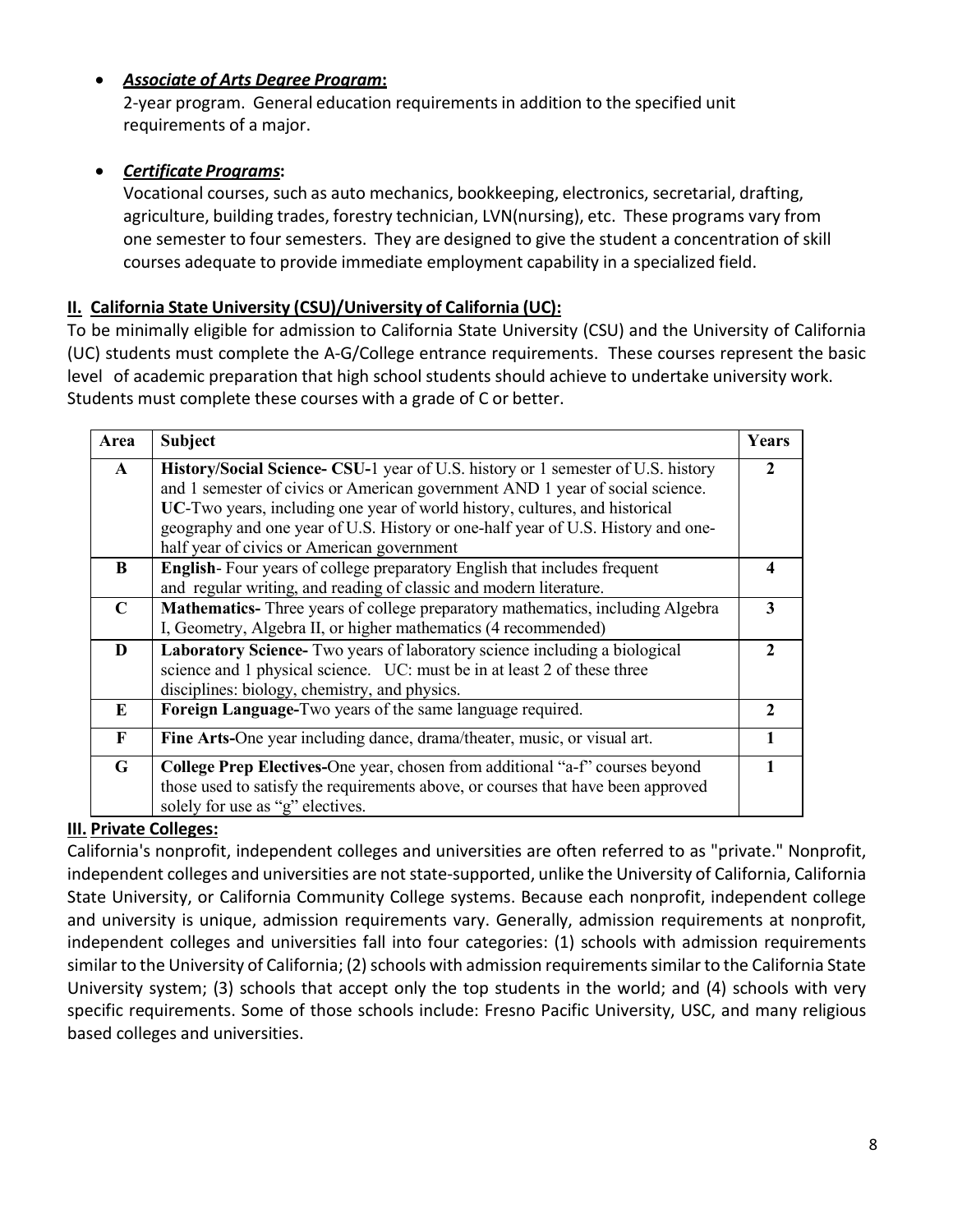# High School College Preparatory Checklist

# 9th Grade Checklist

- STUDENT: Enroll in a college preparatory curriculum. You are encouraged to enroll in a math and foreign language class each year that you are in high school. Courses that you will need to take are; Algebra I and II, Geometry and 2-3 years of foreign language.
- STUDENT: Get involved in extracurricular activities, volunteer in your community, explore careers and job opportunities in those careers.
- PARENTS: Talk about college and university opportunities with your children.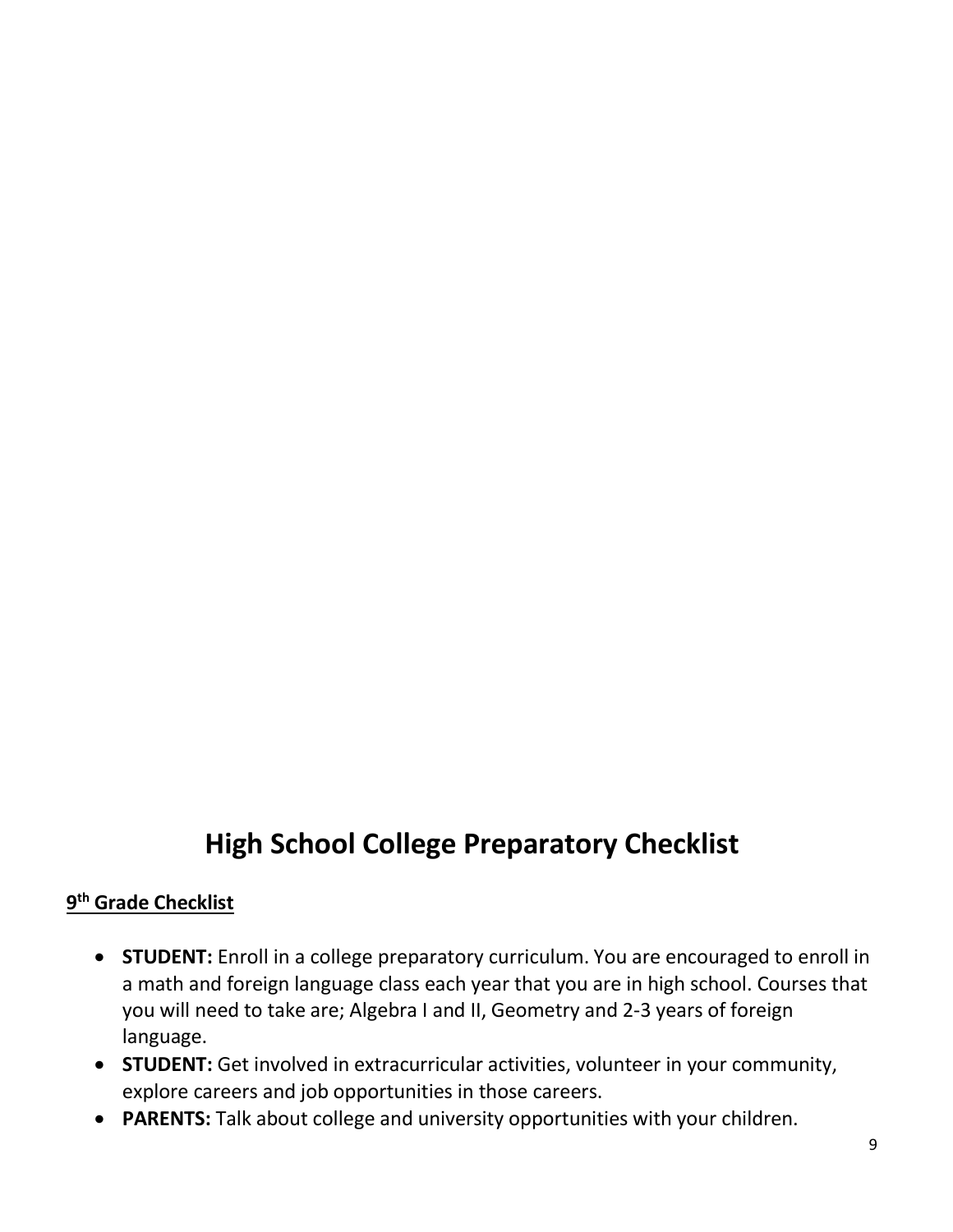- PARENTS/STUDENT: Take the opportunity and attend 'College Day' (college fairs) here at school or in your local community.
- PARENT/STUDENT: Check with your teacher to make sure you are on track for graduation. Also check with the counselor to make sure you are taking the required academic classes.
- STUDENT: Study hard and do well in school From now on your grades will count toward college and will show up on your permanent record.
- **STUDENT:** Get to know your high school counselor and let them get to know you and your goals, career aspirations, schools you are considering, etc. Your parents may want to go along too.

# 10<sup>th</sup> Grade Checklist

- PARENTS/STUDENT: Review your  $9<sup>th</sup>$  and  $10<sup>th</sup>$  grade courses with your teacher or counselor to make sure that you have taken, and are taking, the college preparatory courses required for admissions to a selective university.
- STUDENT: Continue to maintain "A's" and "B's".
- STUDENT: You can choose to take the PSAT this year. Speak with your teacher or counselor about test dates, descriptive questionnaires, registration fees, and registration fee waivers.
- PARENTS/STUDENT: Visit local colleges and universities.
- **STUDENT:** Use the internet and start looking at colleges through their websites.
- PARENTS/STUDENT: Start a college savings account and regularly deposit into it.

# 11<sup>th</sup> Grade Checklist

- PARENTS/STUDENT: Review your courses with your teacher or counselor to make sure that you have taken, and are taking, the college preparatory courses required for admissions to a selective university. Take solid elective courses (extra math, science, foreign language, etc.).
- STUDENT: This year's academic record will go a long way toward either helping or hurting your chances of gaining admissions to your schools of choice. Therefore, make sure to maintain "A's" and "B's" in all of your courses.
- STUDENT: Participate in academic enrichment programs.
- **STUDENT:** If you have not taken the PSAT in the  $10<sup>th</sup>$  grade, take the PSAT October of  $11<sup>th</sup>$  grade because it is the only time students can qualify for the National Merit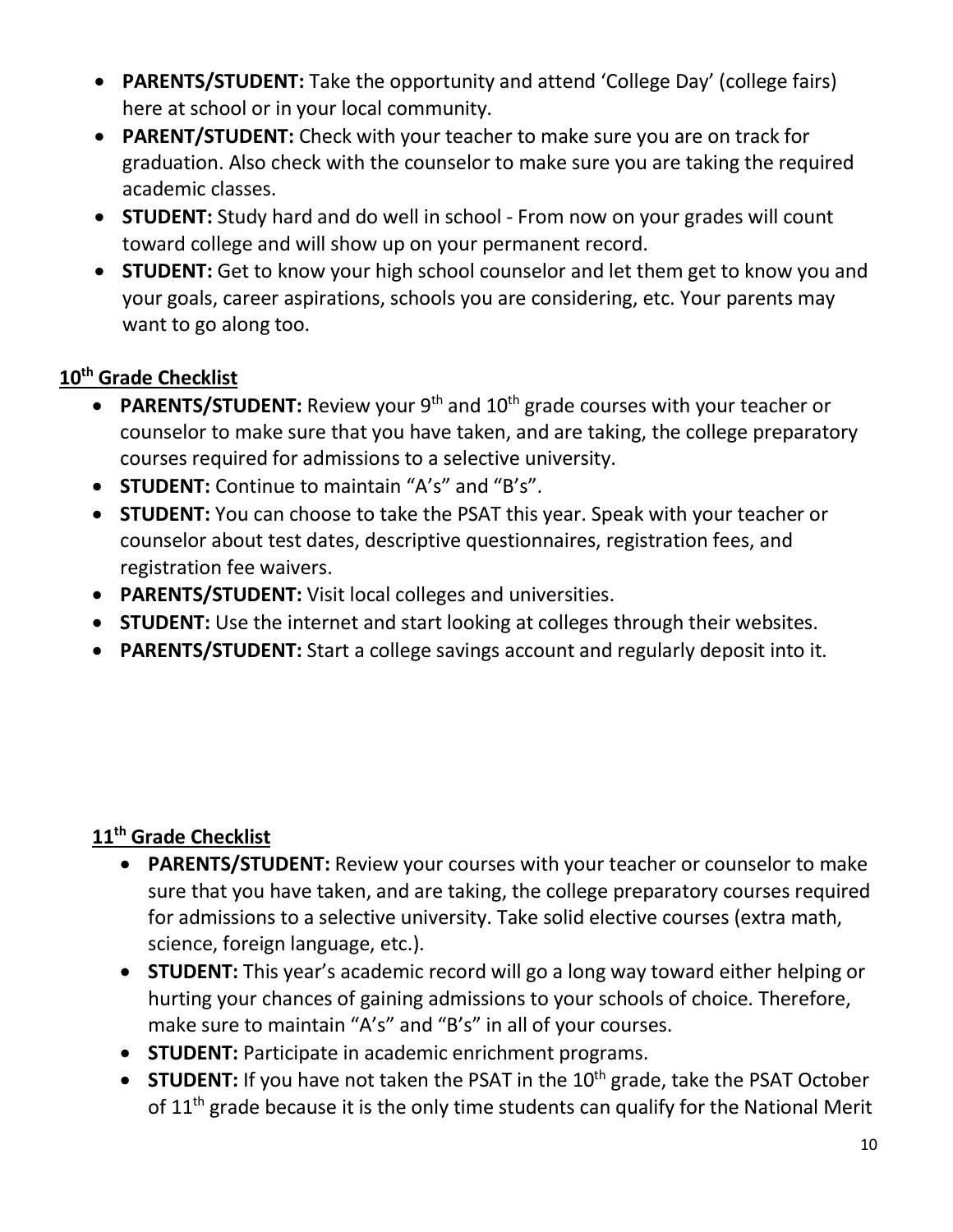Scholarship Funds.

- STUDENT: Take the ACT and/or SAT (Test Optional through Fall 2022) during the spring semester. That way you'll have at least one score going into your senior year. This also puts you on schools' mailing lists and gives significant information to the schools you are considering.
- PARENTS/STUDENTS: Visit college campuses.
- STUDENT: Create a file on colleges and universities that appeal to you. Ask your high school counselor for suggestions as to colleges you should consider.
- **STUDENT:** Get to know the admissions criteria for your top schools. Compare requirements for admissions and financial aid available at each institution.

# 12<sup>th</sup> Grade Checklist

- STUDENT: Review all your courses with your teacher or counselor to ensure you have taken the courses required for admissions. Continue to challenge yourself and take solid electives.
- STUDENT: Maintain an "A" or "B" grade point average.
- PARENTS/STUDENTS: Continue to visit college campuses.
- STUDENT: Check with counselor for scholarship information.
- STUDENT: Register and take the earliest SAT and/or ACT if you haven't already.
- STUDENT: Apply for admissions and complete any other admissions process such as Orientations, Placement tests, etc. (check and meet all deadlines)
- PARENTS/STUDENTS: Gather tax and other relevant information and apply for Financial Aid (after January  $1<sup>st</sup>$ ) no later than March  $2<sup>nd</sup>$ .

# College Entrance Examinations

SAT I & SAT II exams must be taken by the December test date. (Test Optional through Fall 2022)

<span id="page-10-0"></span>PSAT/NMSQT: (Preliminary Scholastic Assessment Test/National Merit Scholarship Qualifying Test) assesses reading, math, and writing skills; provides excellent practice for the SAT; and connects students to scholarships and personalized online tools. PSAT/NMSQT offers students the opportunity to gain experience taking standardized college admissions exams. For eleventh graders taking the PSAT/NMSQT, the exam can qualify students for National Merit Scholarship Funds.

SAT: (Scholastic Assessment Test) The SAT tests the skills you're learning in school: reading, writing and math. Your strength in these subjects is important for success in college and throughout your life.

1. The reading section includes reading passages and sentence completions.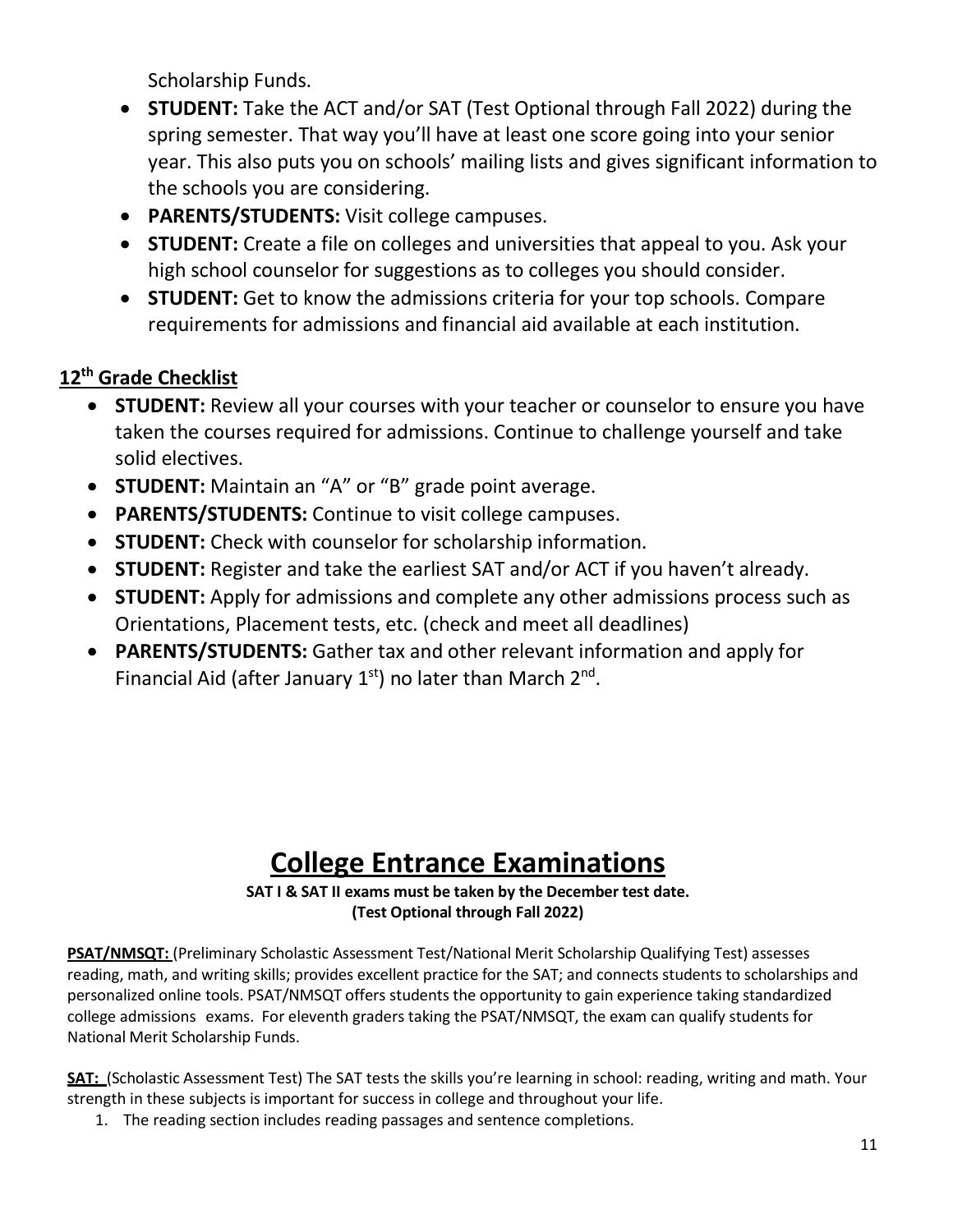2. The writing section includes a short essay and multiple-choice questions on identifying errors and improving grammar and usage.

3. The math section includes questions on arithmetic operations, algebra, geometry, statistics and probability. Each section of your SAT (critical reading, mathematics and writing) will be scored on a 200- to 800-point scale, for a possible total of 2400. Many colleges and universities require the SAT for admission.

SAT Subiect Tests: (Scholastic Assessment Test) Subject Tests are hour-long, multiple-choice, content-based tests that allow you to showcase achievement in specific subject areas where you excel. Some SAT Subject Tests have unique formats and may require use of special equipment (e.g., calculators for Mathematics Level 1 and Level 2 tests, CD players for Languages with Listening tests). These are the only national admission tests where you choose the tests that best showcase your achievements and interests. There are 20 SAT Subject Tests in five general subject areas: English, history, languages, mathematics and science. Each Subject Test is scored on a scale of 200 – 800. *Registeron-line@*www.collegeboard.com

#### *West Park Charter Academy School Code is 050932*

ACT: (American College Testing Program) The exam is divided into four parts: English, Mathematics, Science, and Reading. There are four scores for the ACT – one for each of the individual exams. The Composite Score is the average of your four test scores, rounded to the nearest whole number. The composite score is the score most often used for admissio[n purposes by universities and colleg](http://www.collegeboard.com/)es. The ACT composite score is scored on a scale of 1 – 36. The ACT exam can be used for admission into most universities and colleges.

Register on-line @ www.act.org

# Financial Aid for College

#### What is Financial Aid?

Financial Aid is money that is given, paid or loaned to you to help pay for college. Financial Aid can be:

#### Federal:

- Grants Free money that does not have to be paid back. (Pell Grants, Supplemental Educational Opportunity Grants (FSEOG), Teacher Education Assistance for College and Higher Education (TEACH) Grants)
- Work-study Salary for students to work part-time during the school year adding to their financial aid package to help pay for their schooling.
- Loans Money borrowed and must be repaid with interest. (Federal Perkins Loan Program & William D. Ford Federal Direct Loan Program)

State:

**Grant** Free money that does not have to be paid back. (Cal Grants A, B and C, Cal Grant A and B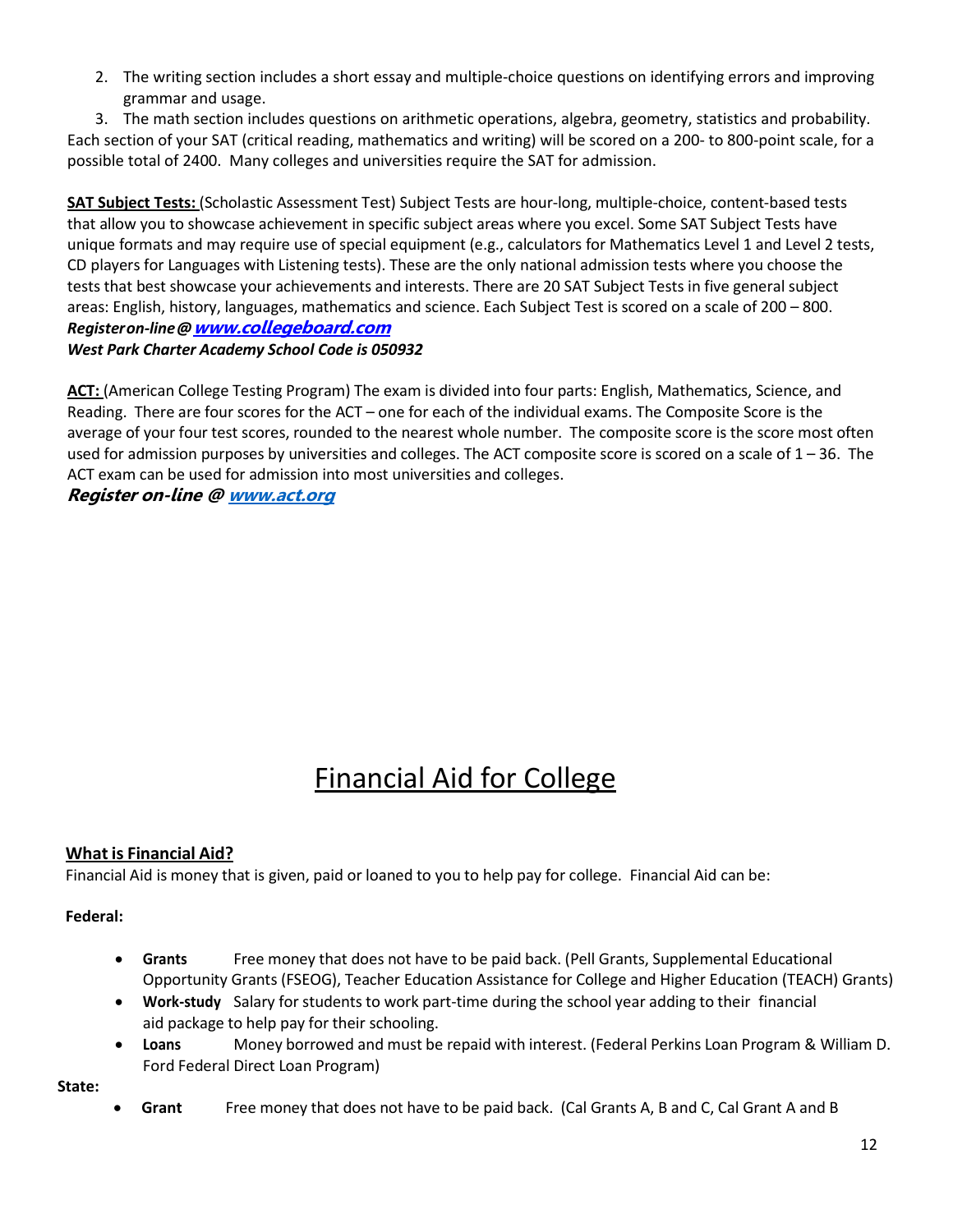Competitive Awards).

- Fee Waivers Fee Waiver permits enrollment fees to be waived. (Board of Governor's Fee Waiver) Independent:
	- Scholarship Free money awarded to students for academic achievement or many other factors such as special talents.

#### How do I apply for this money?

#### FAFSA

To apply for any money, you must complete the Free Application for Federal Aid (FAFSA) online. Application must

be completed between January 1st and March 2<sup>nd</sup> senior year of high school. This is the priority deadline for consideration for the CAL Grants and other institutional awards.

#### Dream Act

Undocumented AB 540 students must NOT complete the FAFSA (Free Application for Federal Student Aid) because they are not eligible for Federal financial aid. Instead they must complete the California Dream Act Application in order to receive financial scholarships and state financial aid.

#### How can I apply for the FAFSA?

You can apply online at www.fafsa.ed.gov. You will also need to apply for a pin to sign your FAFSA electronically at https://pin.ed.gov.

#### How can I apply for the Dream Act?

You can apply online at https://dream.csac.ca.gov/.

#### How much does a college education cost?

Costs vary from institution to institution. Public institutions are usually less expensive than private institutions. Private colleges tend to charge more, because they receive less financial support from state and local government than do public colleges.

| <b>Tuition</b>                  | The amount of money a college charges for instruction and use of some facilities, such a<br>libraries.                                                |
|---------------------------------|-------------------------------------------------------------------------------------------------------------------------------------------------------|
| <b>Fees</b>                     | Charges that cover costs generally not associated with student's course load (athletic<br>activities, student activities, clubs, and special events). |
| <b>Other</b><br><b>Expenses</b> | Include room and board (housing and food), books, supplies,<br>transportation and other miscellaneous costs.                                          |

#### Who can I call if I have questions?

You can call the West Park Charter Academy counselor, or the Federal Student Aid Information Center, 1-800-4FED-AID (1-800-433-3243) or 319-337-5665. Information is also available on their web site address: https://fafsa.ed.gov/help.htm.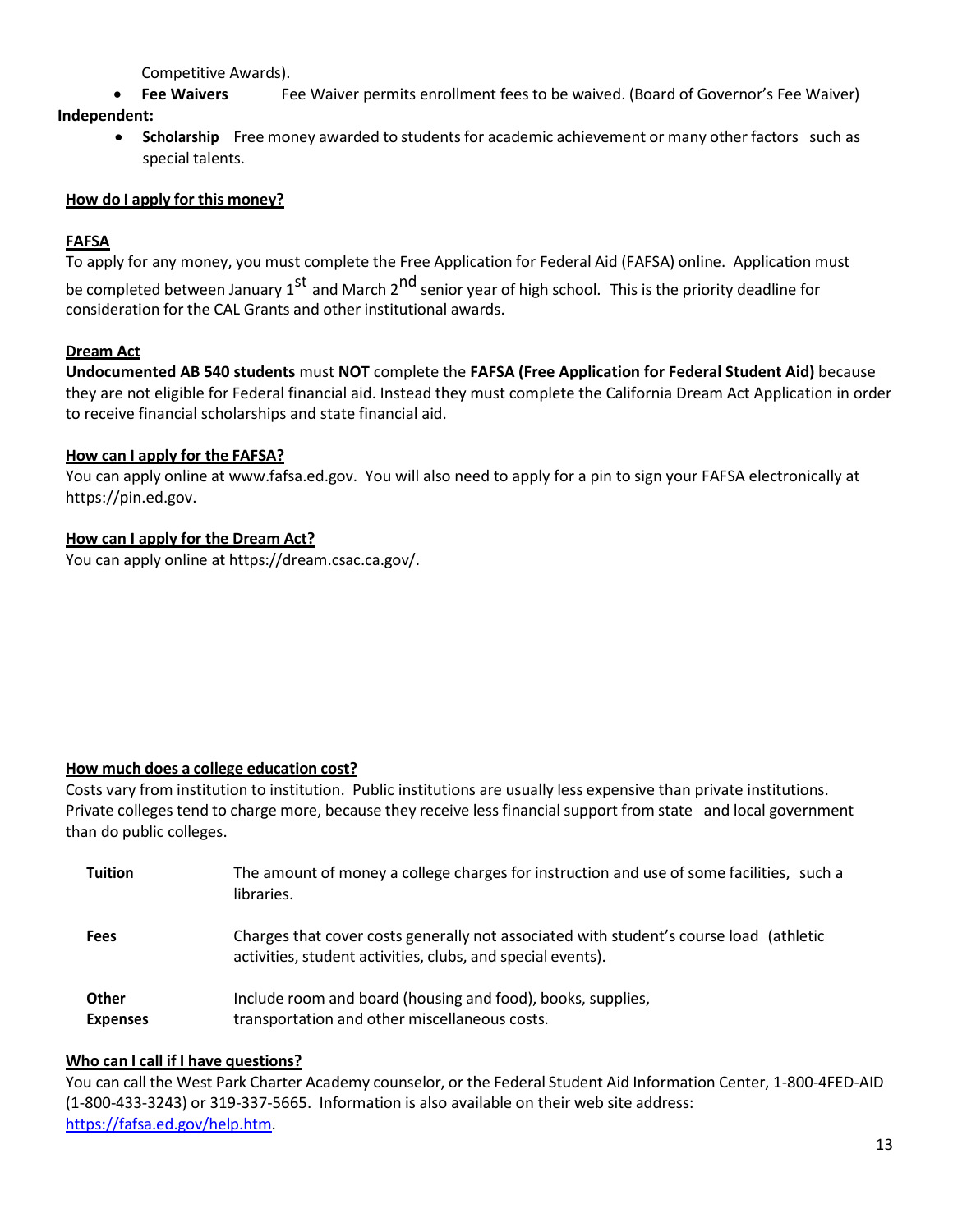#### Financial Aid Information:

Fast Web (Free Internet Scholarship Search) www.studentservices.com/fastweb

California Student Aid Commission www.csac.ca.gov U.S. Dept. of Education's Student Guide to Financial Aid www.ed.gov

Financial Aid Information Page www.finaid.org

[Career Exploration:](http://www.studentservices.com/fastweb)

 California Career Center www.calcareercenter.org

 California Career Zone www.careerzone.org

#### *ENGLISH LANGUAGES ARTS*

#### English IA *(a-g)*

*Fulfills UC/CSU "b" requirement* Grade Level: 9 Course ID: 101

This course is designed to meet the needs of college-bound students. Students will study various elements of literature and read a variety of fiction (novel, short story, drama, poetry) and non-fiction (biography, autobiography, essay, report) selections. Extensive writing will reinforce both understanding of literature and organization of ideas. Numerous opportunities will be provided for oral expression. Vocabulary, spelling, punctuation, and grammar are stressed.

# English IB *(a-g)*

Course ID: 101.5

Prerequisite: *English IA*. This second semester course is the continuation of English I A.

#### English IIA *(a-g)*

*Fulfills UC/CSU "b" requirement* **Grade level**: 10<br>**Credits:** 5 Course ID: 102 Course ID: 102

Prerequisite: English IA and IB. This class extends the college bound student's knowledge and instruction in all literary elements and genres covered in English I. Reading, writing, listening, and speaking are integrated into the total curriculum. Vocabulary, spelling, punctuation, and grammar will be stressed.

#### English IIB *(a-g)*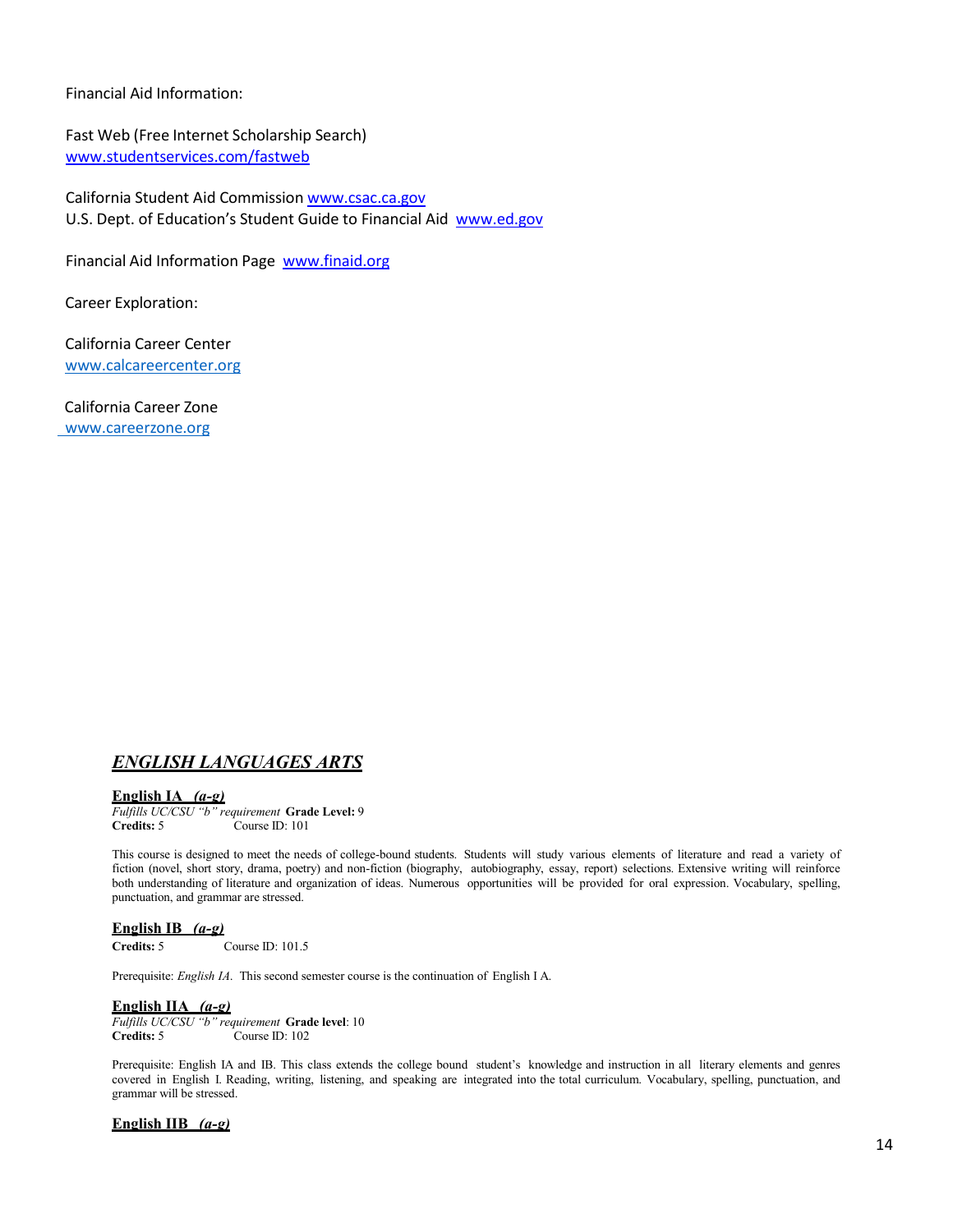Credits: 5 Course ID: 102.5

Prerequisite: *English IA, IB and English IIA*. This second semester course is the continuation of English II A.

#### English III A *(a-g)*

*Fulfills UC/CSU "b" requirement* Grade level: 11 Credits: 5 Course ID: 103

Prerequisite: English IA, IB, and English IIA, IIB. This course offers a chronological study of American literature. Major forms of literature representing America's best writers through the ages and cultural and historical implications are studied. Grammar, vocabulary skills, and expression through various writing genres are developed and emphasized.

#### English III B *(a-g)*

Credits: 5 Course ID: 103.5

Prerequisite: English IA, IB, English IIA, IIB and *English III A*. This second semester course is the continuation of English III A.

#### English IV A *(a-g)*

*Fulfills UC/CSU "b" requirement* Grade level: 12 Credits: 5 Course ID: 104 Course ID: 104

Prerequisite: English IA, IB, English IIA, IIB and English IIIA, IIIB. This course offers a chronological study of England's literature, both oral and written, providing opportunities to develop communication skills and for students to reflect their understanding of the western cultures, philosophies, and values.

# English IV B *(a-g)*

Course ID: 104.5 Prerequisite: English IA, IB, English IIA, IIB, English IIIA, IIIB and English IV A. This second semester course is the continuation of English IV A.

### <span id="page-14-0"></span>*ALGEBRA/MATHEMATICS*

#### Algebra IA *(a-g)*

*Fulfills UC/CSU "c" requirement* Grade Level: 9-12 Course ID: 204

This course investigates number properties. The basic operations of addition, subtraction, multiplication, and division are generalized. Topics as linear and quadratic equations, inequalities, graphing and factorization are presented.

# Algebra IB *(a-g)*

Course ID: 204.5

Prerequisite: *Algebra IA*. This second semester course is the continuation of Algebra I A.

#### Algebra IIA *(a-g)*

*Fulfills UC/CSU "c" requirement* Grade Level: 9-12<br>Credits: 5 Course ID: 206 Course ID: 206

Prerequisite: *Algebra I*. This course reviews concepts learned in Algebra I and extends the student's math experience to such topics as linear and quadratic functions, graphing, and systems of equations, radicals and complex numbers.

| Algebra IIB $(a-g)$ |                    |
|---------------------|--------------------|
| Credits: 5          | Course ID: $206.5$ |

Prerequisite: *Algebra II A*. This second semester course is the continuation of Algebra II A.

#### Geometry A *(a-g)*

*Fulfills UC/CSU "c" requirement* Grade Level: 9-12 Credits: 5 Course ID: 207

This course strengthens the student's ability to reason in a logical manner. The properties of figures on the plane are studied as well as solids in space that are common in our everyday world. Polygons, area, congruency, volume and similarity are studied.

#### Geometry B *(a-g)*

Credits: 5 Course ID: 207.5

Prerequisite: *Geometry I A*. This second semester course is the continuation of Geometry I A.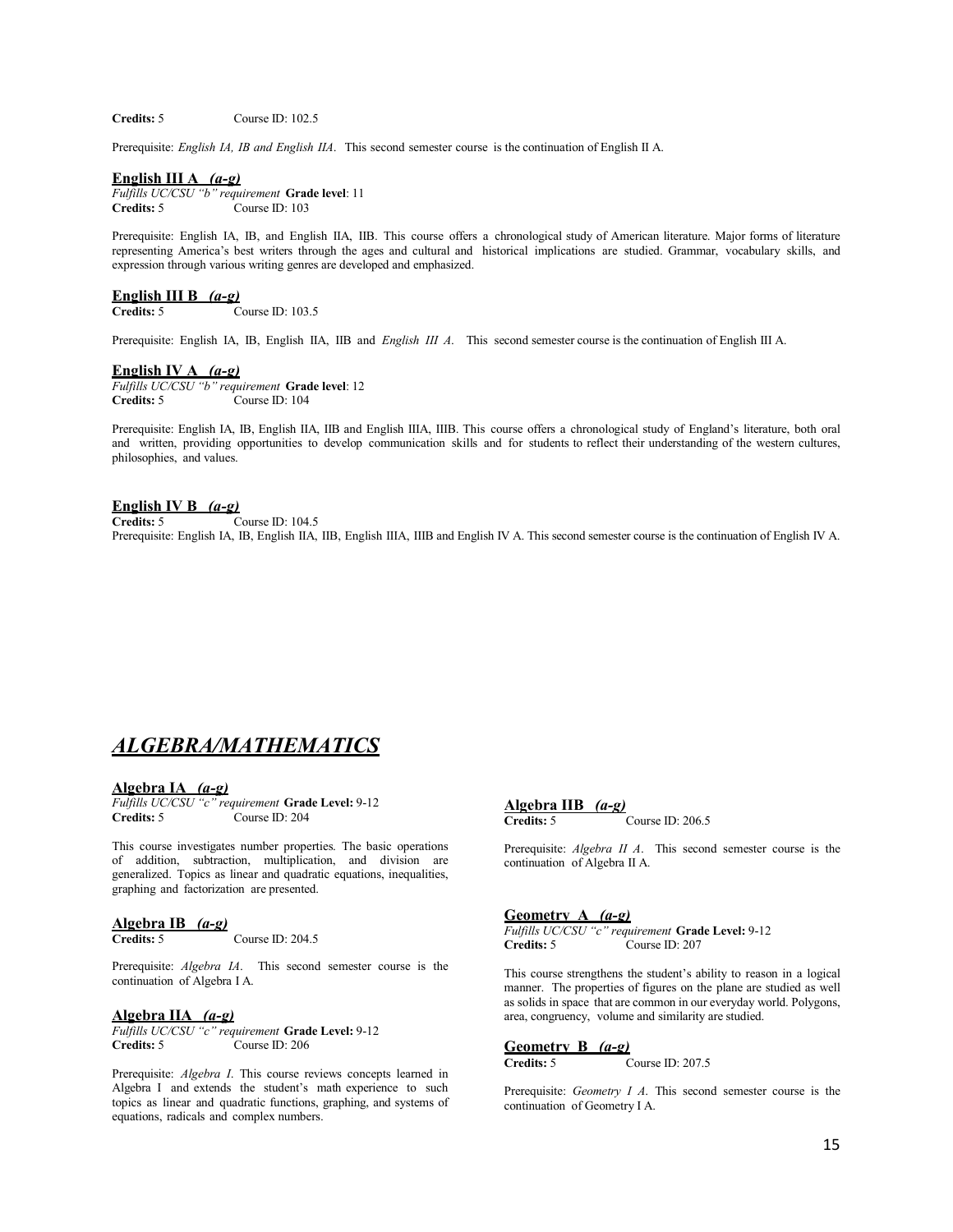#### Pre Algebra A

Grade Level: 9-12<br>Credits: 5

Course ID: 203

<span id="page-15-0"></span>This course is design to give students the support needed to be successful in Algebra. Students requiring additional support will take this class concurrent with the Algebra 1A or Mathematics IA.

Pre Algebra B<br>Credits: 5

Course ID: 203.5

This course is designed to be taken concurrent with Algebra IA or Mathematics IA or additional support

#### *SCIENCE*

#### Intergrated Science IA

Grade Level: 9-12<br>Credits: 5 Course ID: 321

Integrated Science 1A is a Biology of the Earth, California localized, phenomenon and inquiry based course. Each unit is based on NGSS standards of Science and Engineering Practices, Cross Cutting Concepts, and Disciplinary Core Ideas (themselves based on Life Science, Earth Science, Physical Science, Math and ELA standards). Students are taught data collection for real-life investigations into scientific and engineering concepts using Pearson (now Savvas) textbooks, workbooks, lab simulations and Savvas Realize's interactive program.

# **Intergrated Science IB**<br>Credits: 5 Cours

Course ID: 321.5

*\*\*Prerequisite Course: Integrated Science 1A* 

Integrated Science 1B is a second semester Biology of the Earth, California localized, phenomenon and inquiry based course. Each

unit is based on NGSS standards of Science and Engineering Practices, Cross Cutting Concepts, and Disciplinary Core Ideas (themselves based on Life Science, Earth Science, Physical Science, Math and ELA standards). Students are taught data collection for real-life investigations into scientific and engineering concepts using Pearson (now Savvas) textbooks, workbooks, lab simulations and Savvas Realize's interactive program.

#### Intergrated Science IIA

Grade Level: 9-12<br>Credits: 5 Course ID: 322

Integrated Science IIA is Chemistry of the Earth, a phenomenon and inquiry based course. Each unit is based on NGSS standards of Science and Engineering Practices, Cross Cutting Concepts, and Disciplinary Core Ideas (themselves based on Chemistry, Earth Science, Physical Science, Math and ELA standards). Students are taught data collection for real-life investigations into scientific and engineering concepts using Pearson (now Savvas) textbooks, lab simulations and Savvas Realize's interactive program.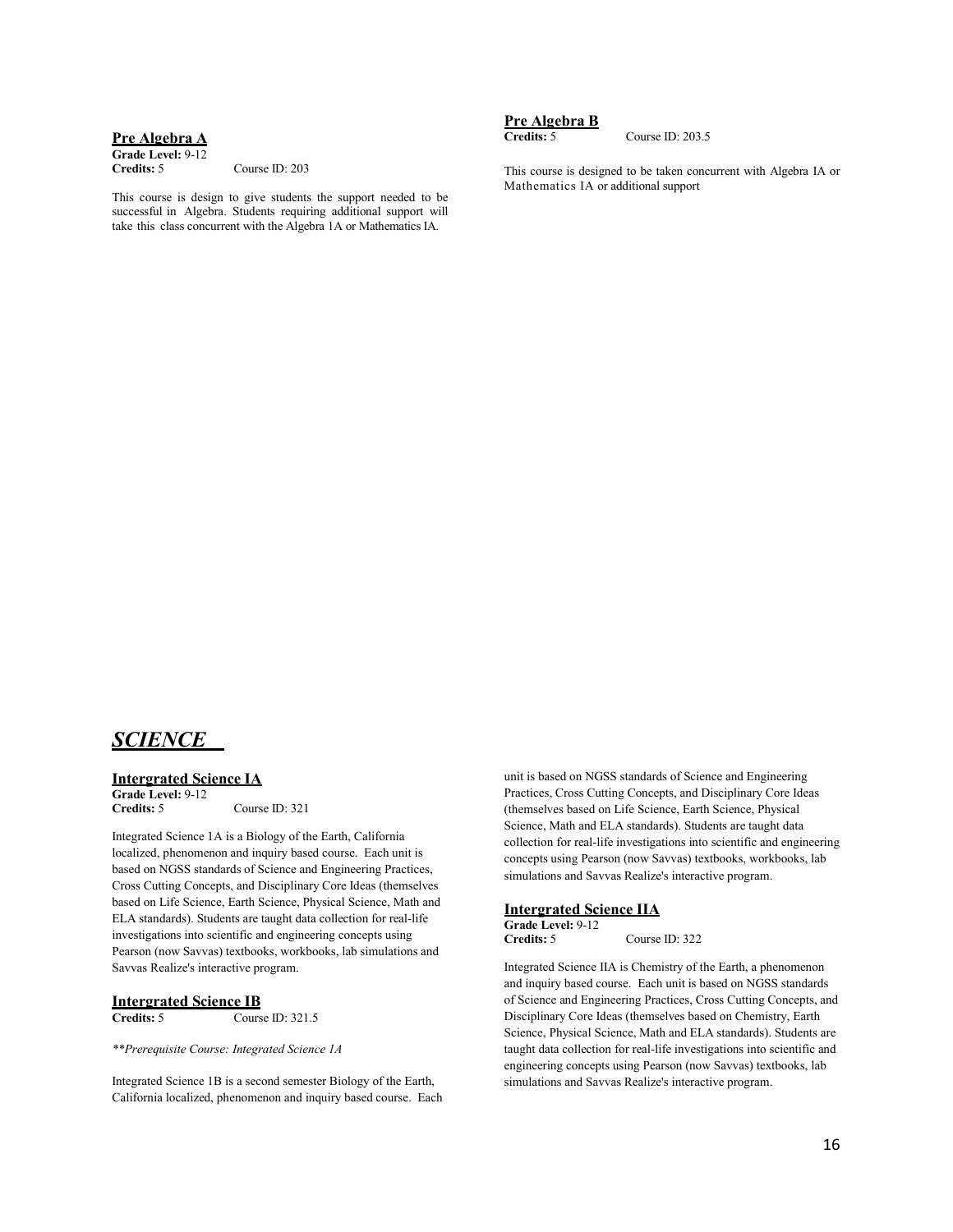# **Intergrated Science IIB**<br>Credits: 5 Course

*\*\*Prerequisite Course: Integrated Science 2A*

<span id="page-16-0"></span>Integrated Science IIB is a second semester Chemistry of the Earth, a phenomenon and inquiry based course. Each unit is based on NGSS standards of Science and Engineering Practices, Cross

Course ID: 322.5

Cutting Concepts, and Disciplinary Core Ideas (themselves based on Chemistry, Earth Science, Physical Science, Math and ELA standards). Students are taught data collection for real-life investigations into scientific and engineering concepts using Pearson (now Savvas) textbooks, lab simulations and Savvas Realize's interactive program.

## *SOCIAL STUDIES*

#### World Geography IA *(a-g)*

*Fulfills UC/CSU "a" requirement* Grade Level: 9<br>Credits: 5 Course ID: 408

This course will view world habitat-vegetation, landforms, climates, resources, and their influence upon society. Ecologically, the class will review society's modifications of its habitat.

#### **World Geography IB (a-g)**<br>Credits: 5 Course ID: 4 Course ID:  $408.5$

Prerequisite: *World Geography IA*. This second semester course is the continuation of World Geography I A.

#### World History A *(a-g)*

*Fulfills UC/CSU "a" requirement* Grade Level: 9<br>Credits: 5 Course ID: 403

This course is a requirement course for graduation. After review of earlier times, the period 1789 to the present will emphasize on

Western Civilization. Attention will be given to recent developments in select cultures outside the Western world.

# World History B *(a-g)*

Course ID: 403.5

Prerequisite: *World History I A*. This second semester course is the continuation of the World History I A.

#### United States History A *(a-g)*

*Fulfills UC/CSU "a" requirement* Grade Level: 11<br>Credits: 5 Course ID: 404

*Required course*. This course will trace the historical and cultural development of the United States from it discovery to the present.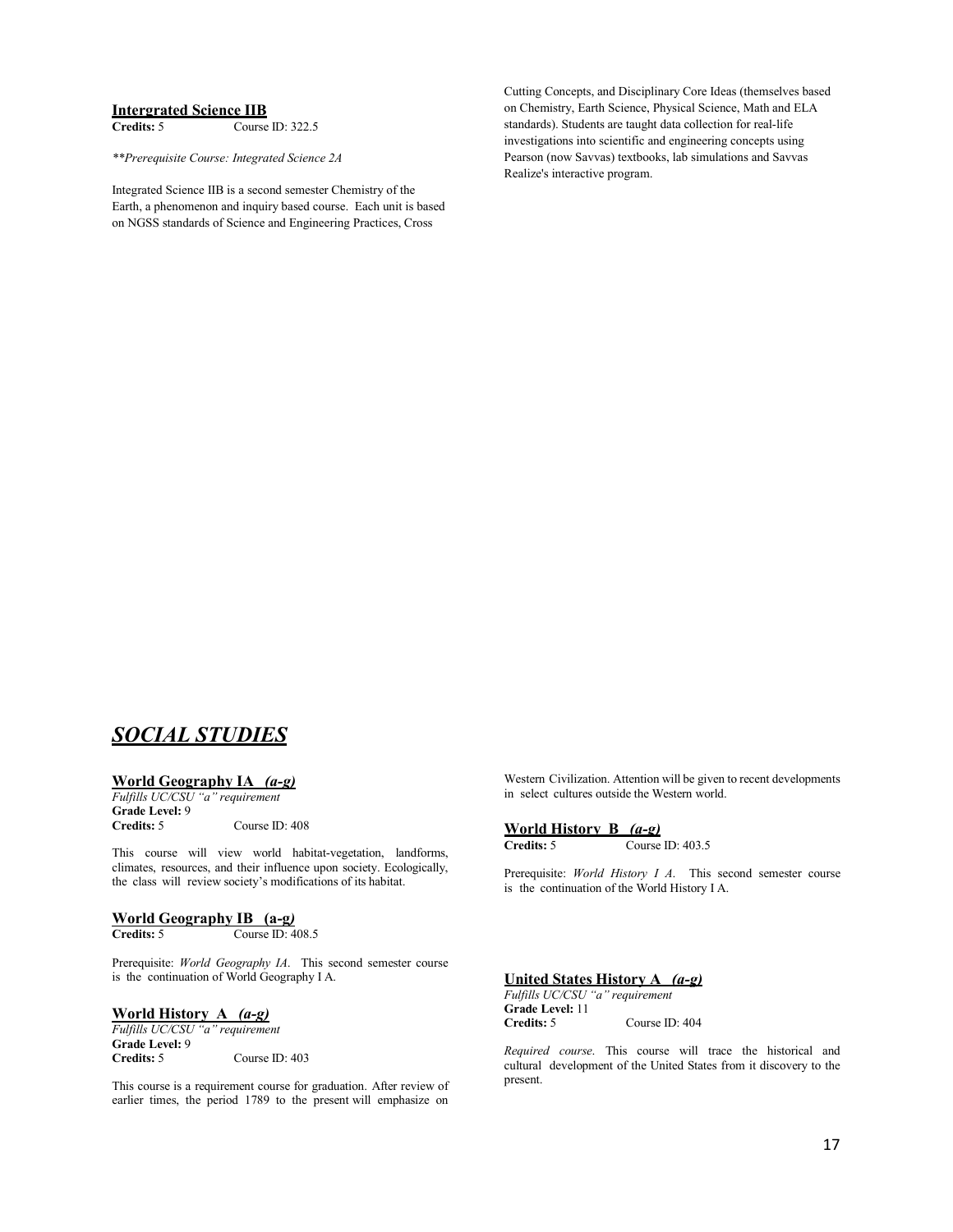# United States History B *(a-g)*

Course ID:  $404.5$ 

Prerequisite: *United States History I A*. This second semester course is the continuation of U.S. History I A.

#### United States Government A *(a-g)*

*Fulfills UC/CSU "a" requirement* Grade Level: 11<br>Credits: 5 Course ID: 405

<span id="page-17-0"></span>*Required course.* This course would enable students to understand

their common duties and responsibilities as citizens by becoming politically active and by understanding our heritage.

#### Economics (a-g*)*

*Fulfills UC/CSU* "g" *requirement* **Grade Level:** 12<br>**Credits:** 5 Course ID: 406 Course ID:  $406$ 

*Required course*. This course stresses the governmental process, awareness of current developments, and a background in economic fundamentals that provides students to make informed economic choices.

#### *FOREIGN LANGUAGE*

#### Spanish IA ( a - g *)*

*Fulfills UC/CSU "e" requirement* Grade Level: 9-12<br>Credits: 5 Course ID: 501

This course is designed to teach students to speak, read and write Spanish. Students will memorize, learn to spell and pronounce the vocabulary from English to Spanish and from Spanish to English. Students will learn grammar and verb conjugation in Spanish.

# Spanish IB *(a-g)*

Course ID:  $501.5$ 

Prerequisite: *Spanish I A*. This second semester course is the continuation of Spanish I A.

#### Spanish II A (a-g)

*Fulfills UC/CSU "e" requirement* Grade Level: 9-12<br>Credits: 5 Course ID: 502

Prerequisite: *Spanish I A/B*. This course is a continuation of Spanish I and includes vocabulary study. Students will learn to read, write

sentences, and read stories emphasizing verb tenses and proper sentence structure in Spanish. Students will learn to conduct a simple conversation in Spanish by reading and translating sentences and phrases. Students will learn to read Spanish and study the culture of Spanish speaking countries.

#### Spanish II B (a-g)

*Fulfills UC/CSU "e" requirement* Course ID: 502.5

Prerequisite: *Spanish II A*. This second semester course is the continuation of Spanish II A.

#### Spanish III A

Grade Level: 9-12<br>Credits: 5 Course ID: 503

Prerequisite: *Spanish II A/B*. This course includes vocabulary study plus a review of all previous verb tenses. The study of Spanish literature and culture will be included.

Course ID: 503.5

# Spanish III B<br>Credits: 5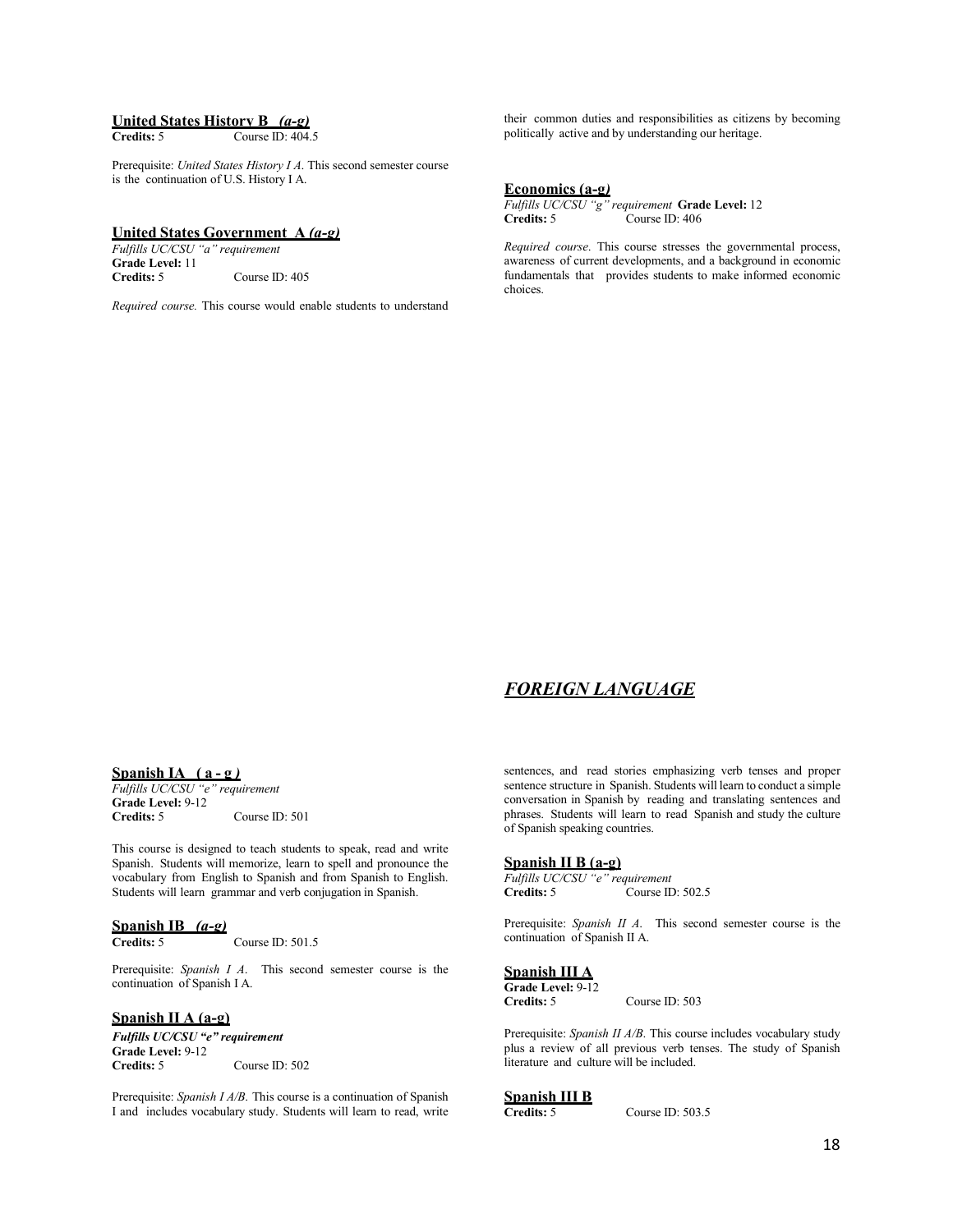Prerequisite: *Spanish III A*. This second semester course is the continuation of Spanish III A.

French IA *(a-g) Fulfills UC/CSU "e" requirement* Grade Level: 9-12<br>Credits: 5 Course ID: 504

This course will help students to speak, read, and write French. Students will memorize, learn to spell and pronounce the vocabulary from English to French and from French to English. Students will learn grammar and verb conjugation in French.

#### French IB *(a-g)*

Credits: 5 Course ID: 504.5

Prerequisite: *French I A*. This second semester course is the continuation of French I A.

#### French II A *(a-g)*

*Fulfills UC/CSU "e" requirement* Grade Level: 9-12 Credits: 5 Course ID: 505

Prerequisite: *French I*. This course is a continuation of French I and includes vocabulary study. Students will learn to read and write sentences and stories emphasizing verb tenses and proper sentence structure in French. Students will also learn to conduct a simple conversation in French by reading and translating sentences and phrases. As students learn to read French, they will study the culture of the French speaking countries, which is taught in their reading.

#### French II B *(a-g)* Course ID: 505.5

Prerequisite: *French II A*. This second semester course is the continuation of French II A.

#### French III A

Grade Level: 9-12<br>Credits: 5

# *VISUAL/PERFORMING ARTS*

Course ID: 506

#### Introduction to Art A *(a-g)*

*Fulfills UC/CSU "f" requirement* Grade Level: 9-12<br>Credits: 5 Course ID: 602

This course provides students with a basic familiarity and understanding of major styles and historical significance, and inspires them to develop a relationship with art that will endure beyond the classroom.

#### **Introduction to Art B** *(a-g)*<br>Credits: 5 Course ID: 60 Course ID:  $602.5$

Prerequisite: *Intro to the Arts I A*. This second semester course includes the studies of modern artistic movements and achievements of young contemporary realist painters, as well as ethnic and social alternative theater and performance art.

**Guitar IA**<br>Credits: 5

Course ID: 614

This first semester course offers students an introduction to the fundamentals of playing the guitar.

Prerequisite: *French II A/B*. This course includes vocabulary study plus a review of all previous verb tenses. The study of French literature and culture will be included.

# **French III B**<br>Credits: 5

Course ID: 506.5

Prerequisite: *French III A*. This second semester course is the continuation of French III A.

#### German I A *(a-g)*

*Fulfills UC/CSU "e" requirement*  Grade Level: 9-12<br>Credits: 5 Course ID: 510

This course is designed to train students to speak, read and write German. Students will memorize, learn to spell and pronounce the vocabulary from English to German and from German to English. Students will learn grammar and verb conjugation in German.

#### German I B *(a-g)*

Credits: 5 Course ID: 510.5

Prerequisite: *German I A*. This second semester course is the continuation of German I A.

#### German II A *(a-g)*

*Fulfills UC/CSU "e" requirement* 

Grade Level: 9-12 Credits: 5 Course ID: 511 Prerequisite: *German I A/B*. This course is a continuation of German I and includes vocabulary study. Students will learn to read and write sentences, emphasizing verb tenses and proper sentence structure in German. Students will learn to conduct simple conversation in German. Students learn to read German and will study the culture of the German speaking countries, which is taught in their readings.

# German II B *(a-g)*

Course ID:  $511.5$ Prerequisite: *German II A*. This second semester course is the continuation German II A

#### Draw and Paint A

Grade Level: 9-12 Credits: 5 Course ID: 613

This studio course will provide students with completed art projects for their portfolios. While drawing and painting, students will analyze how the elements and principles of art are used to achieve unity in their work and the work of others. They will experiment with various media and techniques while completing projects

#### Draw and Paint B

Grade Level: 9-12 Credits: 5 Course ID: 613.5 Prerequisite: *Drawing and Painting 1A.* This second semester course is the continuation of Drawing and Painting 1A.

#### Guitar IB

Credits: 5 Course ID: 614.5

Prerequisite*: Guitar IA*. This second semester course builds on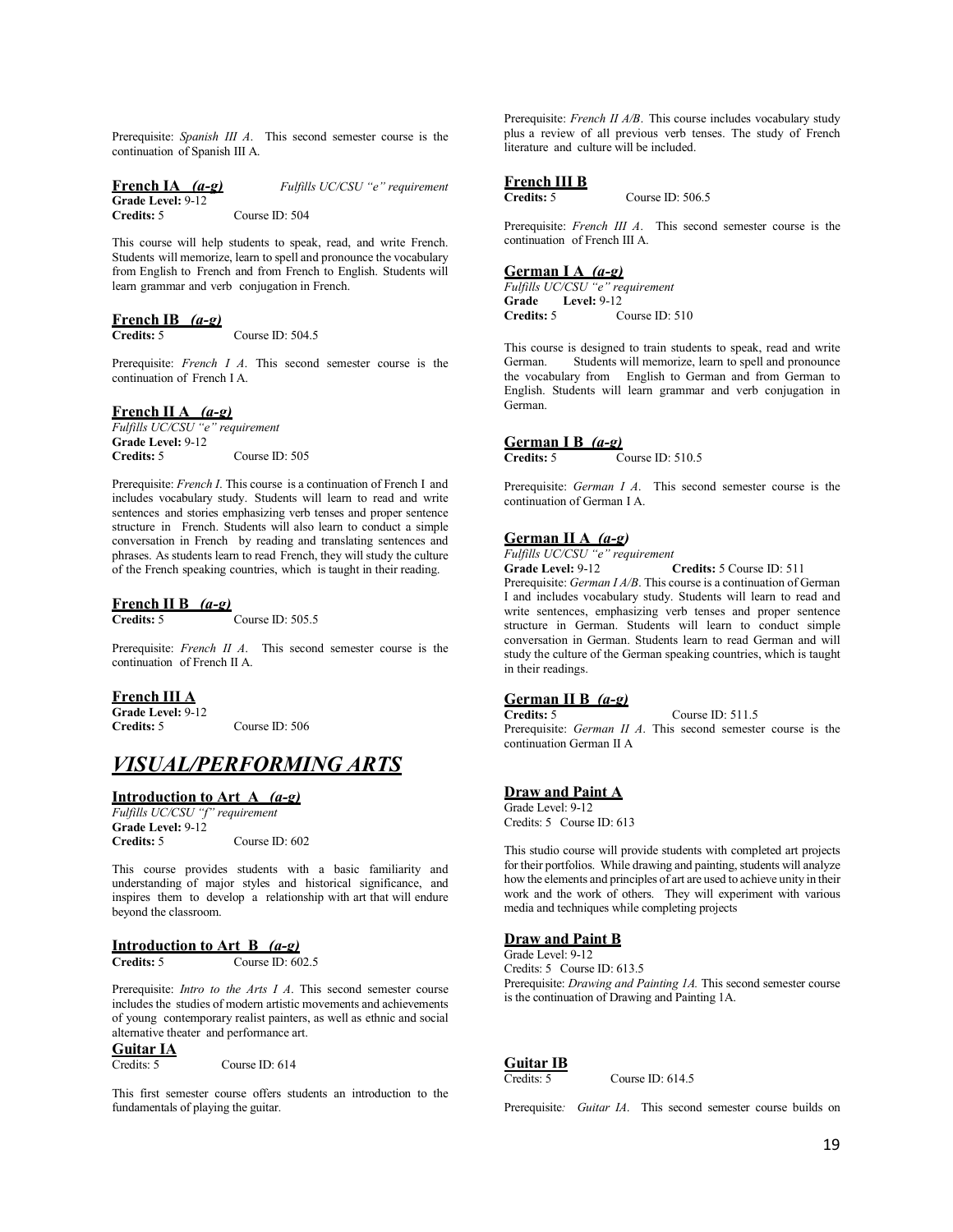concepts learned in Guitar IA.

# Guitar IIA<br>Credits: 5

Course ID: 616 Prerequisite*: Guitar IB*. This first semester course is the continuation of Guitar IB.

# Guitar IIB<br>Credits: 5

Course ID: 616.5

Prerequisite*: Guitar IIA*. This second semester course is the continuation of Guitar IIA.

# Guitar IIIB<br>Credits: 5

Course ID: 617.5

Prerequisite*: Guitar IIIA*. This second semester course is the continuation of Guitar IIIA.

# Guitar IVA<br>Credits: 5

Course ID: 619

Prerequisite*: Guitar IIIB*. This first semester course is the continuation of Guitar IIIB.

# **Guitar IIIA**<br>Credits: 5

Course ID: 617

Prerequisite*: Guitar IIB*. This first semester course is the continuation of Guitar IIB.

# **Guitar IVB**<br>Credits: 5

Course ID:  $619.5$ 

Prerequisite*: Guitar IVA*. This second semester course is the continuation of Guitar IVA. A performance in the Spring semester is required.

#### *PHYSICAL EDUCATION/HEALTH*

#### Physical Education IA

Grade Level: 9-12<br>Credits: 5

Course ID: 701 Physical Education is a course designed to develop the student's appreciation of a

conditioned body; a feeling of pride in one's physical appearance and ability to

handle the body; the values of performing in some form of vigorous activity

regularly; practice required to perform skills and the importance of emotional

control and perseverance. Students have a choice as to which activity they prefer.

# **Physical Education IB**<br>Credits: 5 Course

Course ID: 701.5

Prerequisite: *Physical Education I A*. This second semester course is the continuation of Physical Education I A.

#### Physical Education IIA

Grade Level: 9-12<br>Credits: 5

Course ID: 702

Prerequisite: *Physical Education I A/B*. This course third semester course is the continuation of P.E. I A/B.

# **Physical Education IIB**<br>Credits: 5 Course

Course ID: 702.5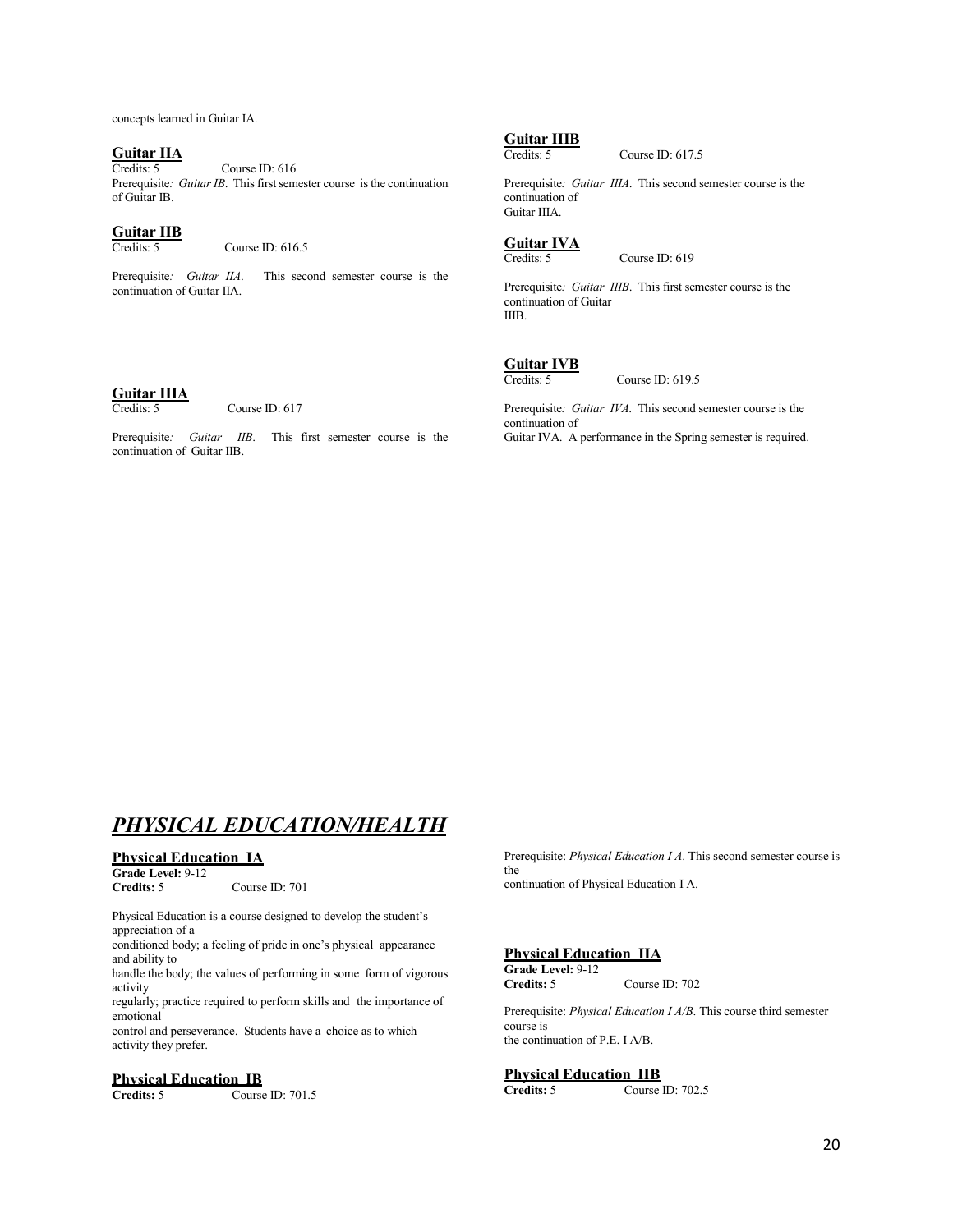Prerequisite: *Physical Education II A*. This fourth semester course is the continuation of Physical Education II A.

#### **Health**

Grade Level: 9-12

Credits: 5 Course ID: 703

This course will include Physical Health, Mental Health, Communication Skills, Life-Style Choices, Nutrition, Safe Living, Sex Education, Human Sexuality and Making Healthy Decisions.

#### *TECHNOLOGY/VOCATION*

#### Computer Literacy 1

Grade Level: 9-12<br>Credits: 5 Course ID: 802

This course is designed as an introduction to the IBM Computer, its operation, capabilities and limitations. The student will learn about the profound impact that the computer has on our individual lives and on society.

# **Computer Literacy 2**<br>Credits: 5 Cou

Course ID: 802.5

Prerequisite: *Computer Literacy I*. This second semester course is the continuation of Computer Literacy I. This course teaches advanced applications in word processing, data processing, data base management, and spreadsheets.

#### Life Skills A

Grade Level: 9-12<br>Credits: 5 Course ID: 809

This course provides the essential survival skills for successful independent living. The program builds life skills that will enable students of all abilities to manage everyday living.

# **Life Skills B**<br>Credits: 5

Course ID: 809.5

Prerequisite: *Life Skills I A*. This second semester course is the continuation of Life Skills I A.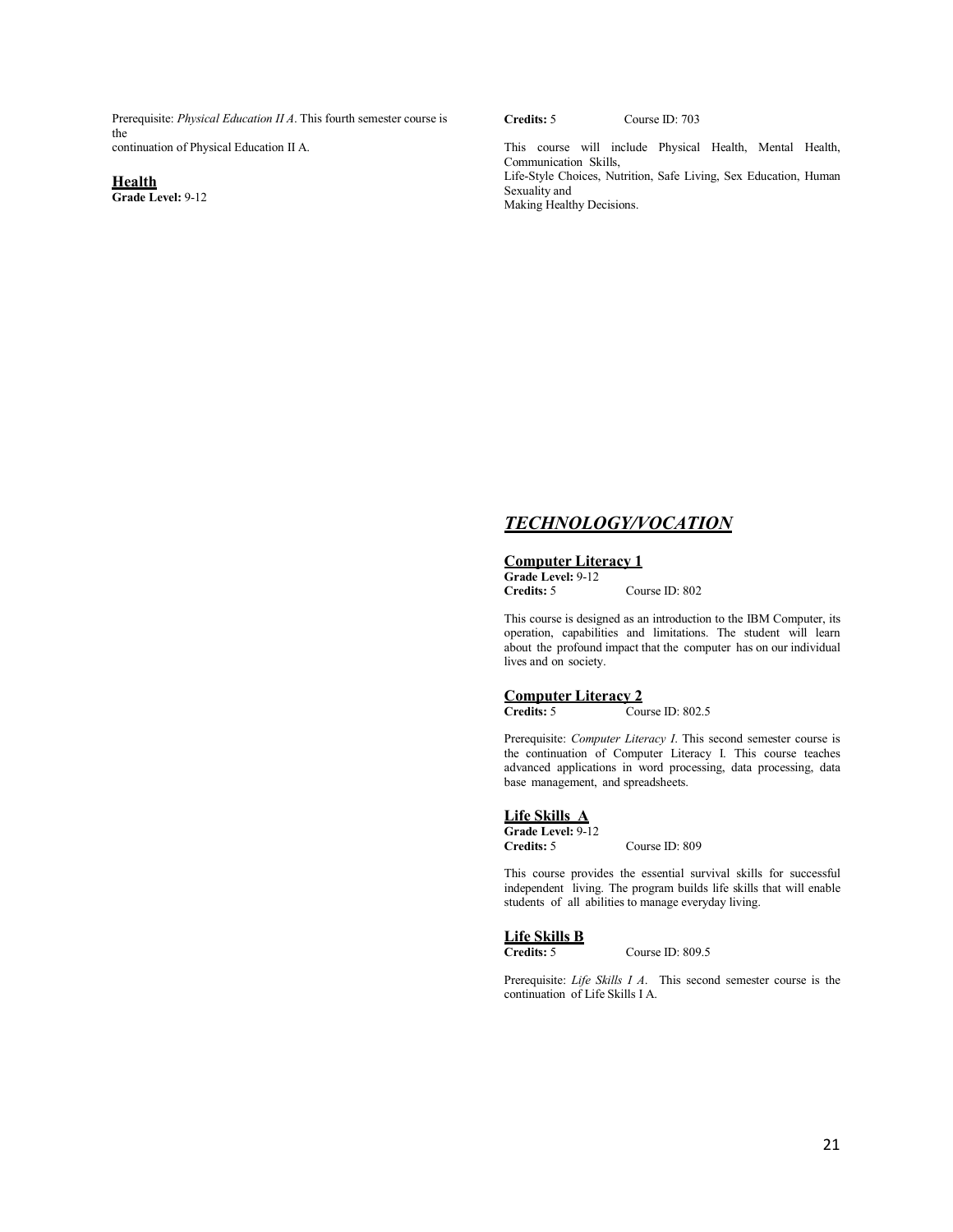serving, and table etiquette, dinning in a restaurant, recipe reading and measurements.

#### Family Living and Parenting A

| <b>Grade Level: 9-12</b> |                  |
|--------------------------|------------------|
| Credits: 5               | Course ID: $812$ |

This course teaches what it takes to build strong interpersonal relationships and communication skills. The course helps work on personal improvement; explore friendships, dating, love, marriage, and establishing a family.

# **Family Living and Parenting B**<br>Credits: 5 Course ID: 812.5

Course ID: 812.5

Prerequisite: *Family Living and Parenting 1A.* This second semester course is the continuation of Family Living and Parenting 1B.

#### Food & Nutrition A

Grade Level: 9-12 Credits: 5 Course ID: 810

This course offers the study of basic nutrition, planning meals, shopping, food budgets and bargains, basics of food preparation,

#### Food & Nutrition B

Credits: 5 Course ID: 810.5

Prerequisite: *Food & Nutrition IA*. This second semester course is the continuation of Food & Nutrition IA.

#### Driver's Education

Grade Level: 9-12<br>Credits: 5 Course ID: 813

This course is designed to develop a knowledge of the provisions of the vehicle code and other laws of this state relating to the operation of motor vehicles; a proper acceptance of personal responsibility in traffic; a true appreciation of the causes, seriousness and consequences of traffic accidents; and to develop the knowledge and attitudes necessary for the safe operation of motor vehicles. Upon successful completion of this course and upon passing a written test, the student will be issued a Certificate of Completion.

#### *ELECTIVES*

#### Teaching Assistant IA

Grade Level: 9-12<br>Credits: 5

Course ID: 1005

This course gives the student the opportunity to experience assisting the teacher in the classroom. Student will have the opportunity to tutor, assist with paperwork and room environment. (Classroom)

# **Teaching Assistant IB**<br>Credits: 5 Cours

Course ID: 1006

Prerequisite: Teaching Assistant I. This second semester course is the continuation of Teaching Assistant I. (Classroom)

#### Reading Skills 9A

Grade Level: 9-12

Credits: 2.5 Course ID: 1200

This mandatory course provides personalized reading instruction for all students, as well as supports their development in the three essential reading domains: physical, cognitive, and emotional.

#### Reading Skills 9B

Grade Level: 9-12<br>Credits: 2.5

Course ID: 1200.5

Prerequisite: *Reading skills 9A.* This second semester course is the continuation of Reading Skills 9A.

#### Reading Skills 10A

Grade Level: 9-12<br>Credits: 2.5 Course ID: 1201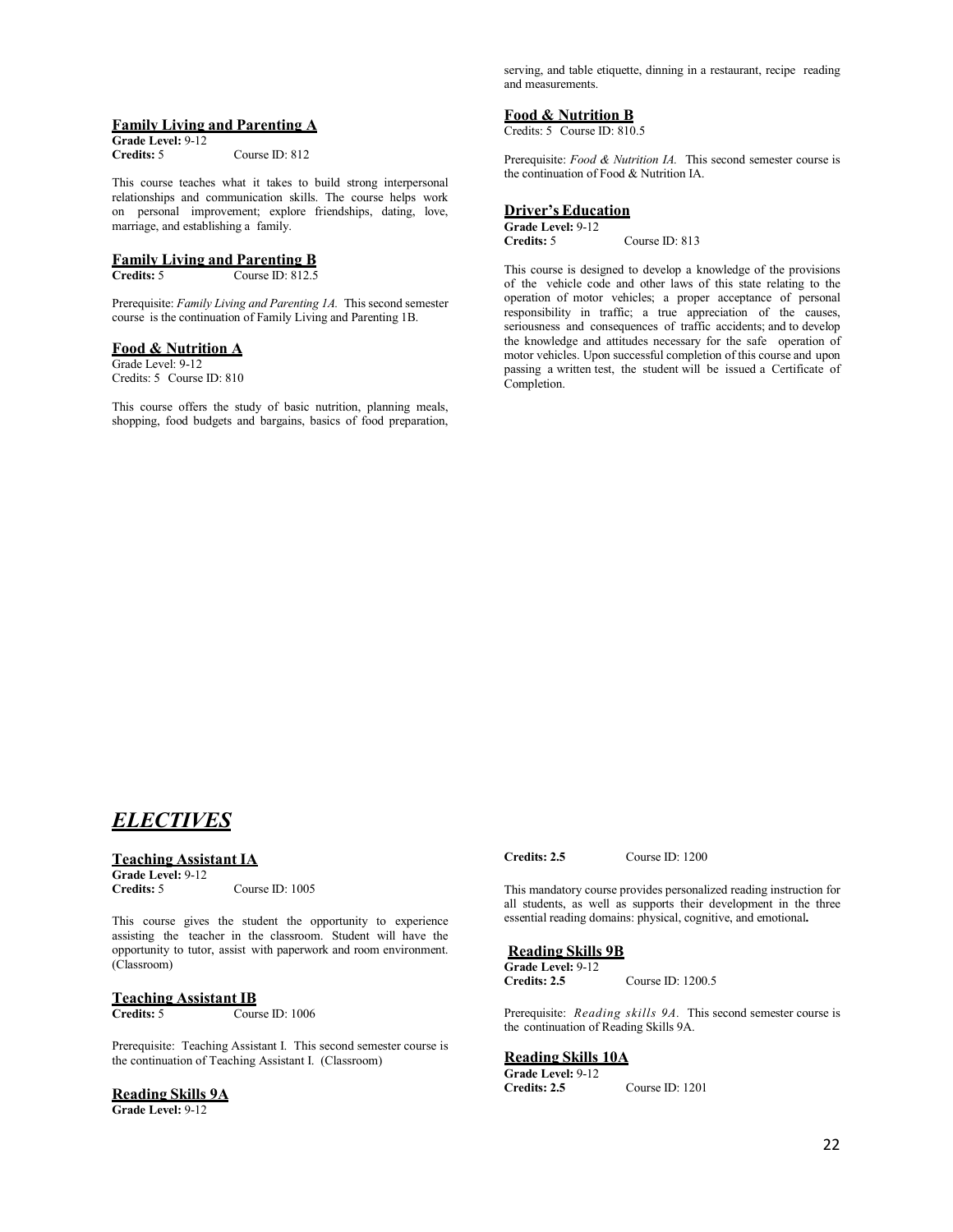This mandatory course provides personalized reading instruction for all students, as well as supports their development in the three essential reading domains: physical, cognitive, and emotional.

#### Reading Skills 10B

Grade Level: 9-12<br>Credits: 2.5 Course ID: 1201.5

Prerequisite: *Reading skills 10A*. This second semester course is the continuation of Reading Skills 10A.

#### Reading Skills 11A

Grade Level: 9-12<br>Credits: 2.5

Course ID: 1202

This mandatory course provides personalized reading instruction for all students, as well as supports their development in the three essential reading domains: physical, cognitive, and emotional.

#### Reading Skills 11B

Grade Level: 9-12

# ELD 9A

Course ID: 1145

This first semester supplemental course supports/builds English language development and utilizes the  $9<sup>th</sup>$  grade English Language Learner Adapted Interactive Reader that is part of the State-adopted Common Core ELA curriculum.

# $\frac{\text{ELD 9B}}{\text{Credits:}}$  5

Course ID: 1145.5

This second semester supplemental course supports/builds English language development and utilizes the 9<sup>th</sup> grade English Language Learner Adapted Interactive Reader that is part of the State-adopted Common Core ELA curriculum.

# $ELD 10A$ <br>Credits: 5

Course ID: 1146

This first semester supplemental course supports/builds English language development and utilizes the 10<sup>th</sup> grade English Language Learner Adapted Interactive Reader that is part of the State-adopted Common Core ELA curriculum.

# $ELD 10B$ <br>Credits:  $5$

Course ID: 1146.5

This second semester supplemental course supports/builds English language development and utilizes the 10<sup>th</sup> grade English Language Learner Adapted Interactive Reader that is part of the State-adopted Common Core ELA curriculum.

Credits: 2.5 Course ID: 1202.5

Prerequisite: *Reading skills 11A*. This second semester course is the continuation of Reading Skills 11A.

#### Reading Skills 12A

Grade Level: 9-12<br>Credits: 2.5 Course ID: 1203

This mandatory course provides personalized reading instruction for all students, as well as supports their development in the three essential reading domains: physical, cognitive, and emotional.

#### Reading Skills 12B

Grade Level: 9-12<br>Credits: 2.5 Course ID: 1203.5

Prerequisite: Reading skills 12A. This second semester course is the continuation of Reading Skills 12A.

## $ELD 11A$ <br>Credits:  $\frac{5}{2}$

Course ID: 1147

This first semester supplemental course supports/builds English language development and utilizes the 11<sup>th</sup> grade English Language Learner Adapted Interactive Reader that is part of the State-adopted Common Core ELA curriculum.

# $ELD 11B$ <br>Credits:  $\frac{5}{5}$

Course ID: 1147.5

This second semester supplemental course supports/builds English language development and utilizes the 11<sup>th</sup> grade English Language Learner Adapted Interactive Reader that is part of the State-adopted Common Core ELA curriculum.

# ELD 12A<br>Credits:

5 Course ID: 1148

This first semester supplemental course supports/builds English language development and utilizes the  $12<sup>th</sup>$  grade English Language Learner Adapted Interactive Reader that is part of the State-adopted Common Core ELA curriculum.

# $\frac{\text{ELD 12B}}{\text{Credits:}}$  5

Course ID: 1148.5

This second semester supplemental course supports/builds English language development and utilizes the  $12<sup>th</sup>$  grade English Language Learner Adapted Interactive Reader that is part of the State-adopted Common Core ELA curriculum.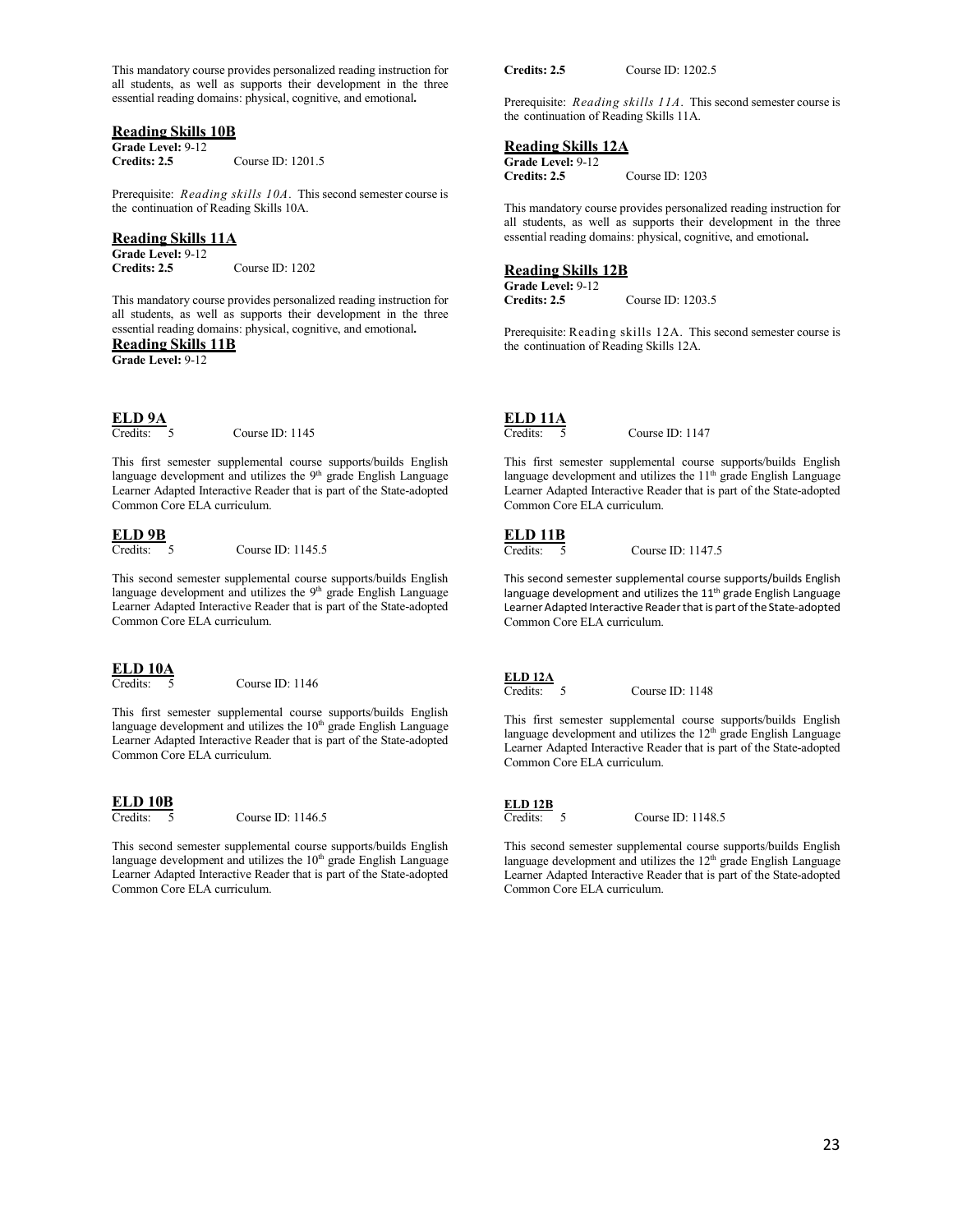# High School College Credit Only Courses

| <b>Course Code</b> | <b>Course Name</b>                | <b>Course Credit</b> |
|--------------------|-----------------------------------|----------------------|
| CC102              | <b>College Credit Mathematics</b> | 0                    |
| CC110              | College Credit Course Other       | 0                    |
| CC108              | <b>College Credit Dance</b>       | $\Omega$             |
| CC <sub>107</sub>  | <b>College Credit Music</b>       | O                    |
| CC109              | <b>College Credit Theater</b>     | 0                    |
| CC106              | <b>College Credit Visual Arts</b> |                      |